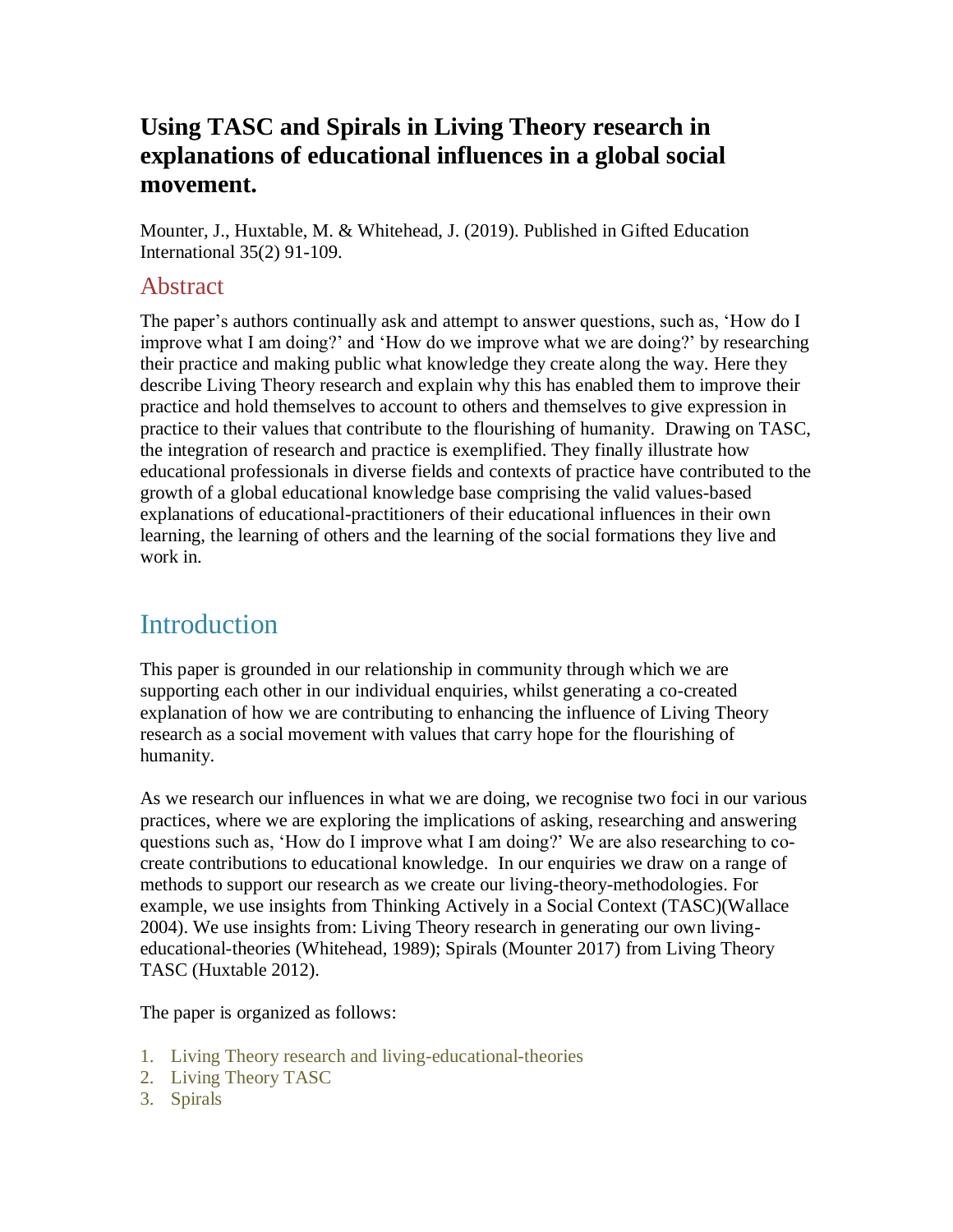- 4. Contributing to Living Theory research as a global social movement
- 5. Units of appraisal and judgements
- 6. Concluding and projecting into the future

# **1. Living Theory research and living-educationaltheories**

Eisner (1993) said:

We do research to understand. We try to understand in order to make our schools better places for both the children and the adults who share their lives there. (p.10)

We go further than Eisner and say that we do research to try to understand in order to make this world, and not just schools, a better place to be for all. We research, rather than just enquire, as one way of realising this aspiration, by contributing the knowledge of our educational influences in learning we create to the growth of a global educational knowledge-base.

Living Theory research is a form of self-study, educational practitioner research. The self- study is not a self-serving one but a relational self, where each individual embraces their responsibility to contribute to the flourishing of their own humanity, 'i', as well as contributing to the humanity of others 'we' and to humanity as a whole 'us'. This sense of self is communicated through our understanding of Ubuntu, (a South African concept for being in community) which we summarise as, 'I am because we are' and 'We are because I am' and as Tutu (2012) said, 'I need you, in order for me to be me; I need you to be you to the fullest.'

Huxtable and Whitehead (2015, p. 1) discuss how the 'i' in self, is 'distinct, unique and relational', which exists in community, which is 'inclusive, emancipating and egalitarian'. Huxtable (2012) highlights the 'trustworthy, respectful, co-creative spaces' where the world of researchers practice, questions and values touch. This space is then represented as the ~ between i~we~i and i~we~us. Mounter, in her doctoral research, is focussed on the question, 'How can (do) I contribute to the creation and enhancement of the educational influences of a community of learners, supporting each other and their own development?' Mounter is further developing her understandings of the meanings of the relational self as she researches i~we~us. In i~we~us Mounter argues the start is the 'I', the interdependent-self, unique but connected to and with the community, 'we'. Mounter, (2017), drawing on Desmond Tutu's expression of 'I' and 'you' to the fullest in collective growth and transformation, the designation of interdependent- relational-self becomes 'us', which she represents as i~we~us. Mounter's research will clarify the relationship between personal growth and transformation, which contributes to community growth and transformation, where each person can recognise their 'i' within 'we' and 'us' and the difference they, and the collective make.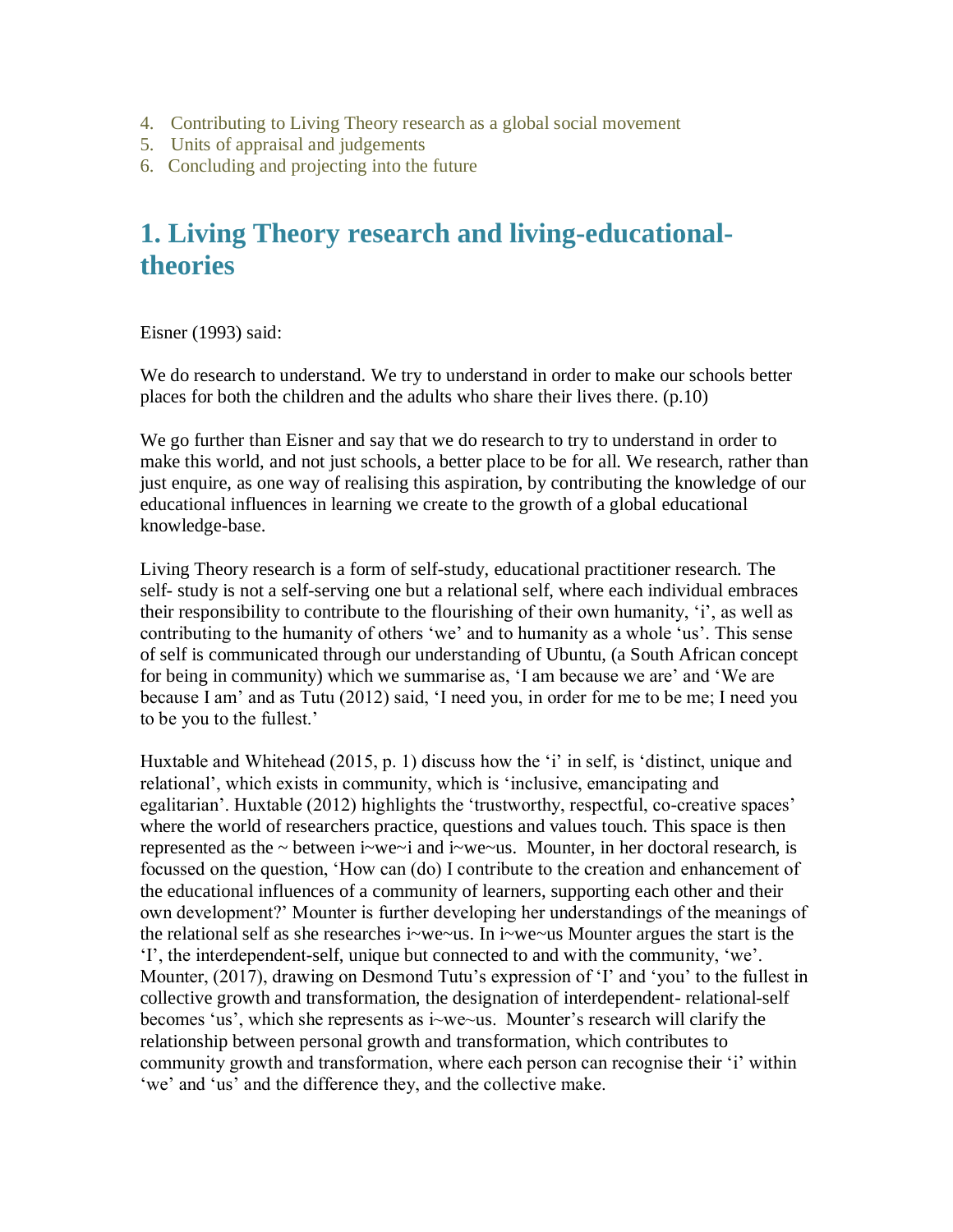The distinguishing feature of Living Theory research is that the purpose is not just for researchers to improve practice but to generate and share their own living-educationaltheories as explanations of their educational influences in their own learning, in the learning of others and in the learning of the social formations that influence practice and understandings. The researcher may be of any age and researching practice in various fields and contexts. For instance, Mounter (2007) created a Living Theory learning community with her 6/7-year-old pupils. In a school setting the sense of community she generated with children wasn't bound by her obligation to help them progress through the National Curriculum. She extended the educational opportunities for and with children, first with pupils in her Y2 class as a Class-teacher and later in an after school 'club' as a Primary school Head-teacher. The Living Theory learning communities she created enabled her pupils to recognise and develop their educational influence in their own learning, the learning of others (including the adult participants and other teachers) and in the educational learning of their own school and others in the area. To help members of the learning community recognise their embodied values that give meaning and purpose to their lives Mounter developed Spirals. Spirals offers a tool for educators to co-create knowledge with their pupils. 'Us' is found in the 'we' and in the 'i'. Mounter shows how she co-created her living-theory methodology with her pupils and as they formed a validation group to help her improve her practice and strengthen her account of her living-theory. The research behind this living-theory methodology is enabling the pupil to understand Living Theory TASC and find the self in we~i. The children took an aspect of Mounter's research and through a greater understanding of themselves as a person and as a researcher understood the values that were important to them in education. This enabled them from the 'I' to generate a theory of learning and find the 'us' in community.

In the process of researching practice the researcher clarifies in the course of their emergence the ontological and relational values that give meaning and purpose to their lives and serve as their explanatory principles (why they do what they do) and standards by which they judge their practice. Such living-theories are often generated by professional educational practitioners who are exploring the implications of asking, researching and answering their questions of the kind, 'How do I improve what I am doing in enhancing my educational influences in my pupils' learning?' As professional educational practitioners we believe that we have two distinguishable but related forms of practice. Our practice is focused on what we are doing as professional educational practitioners to help others (such as our pupils, students, colleagues) to improve their learning with values that carry hope for the flourishing of humanity. Our practice also includes what we are doing as professional educational practitioners as we research our educational influences to make a contribution to the professional knowledge-base of education through generating and sharing our living-educational-theories.

The *what* of the approach is distinguished by evidence on the uniqueness and originality of the researchers' values-based explanations of their educational influence in their own learning, in the learning of others and in the learning of the social formations that influence their practice and understandings (Whitehead, 1989). Educational researchers draw insights from the theories, conceptual frameworks and methods of validation from the disciplinary approaches to knowledge, as they clarify their own embodied theories,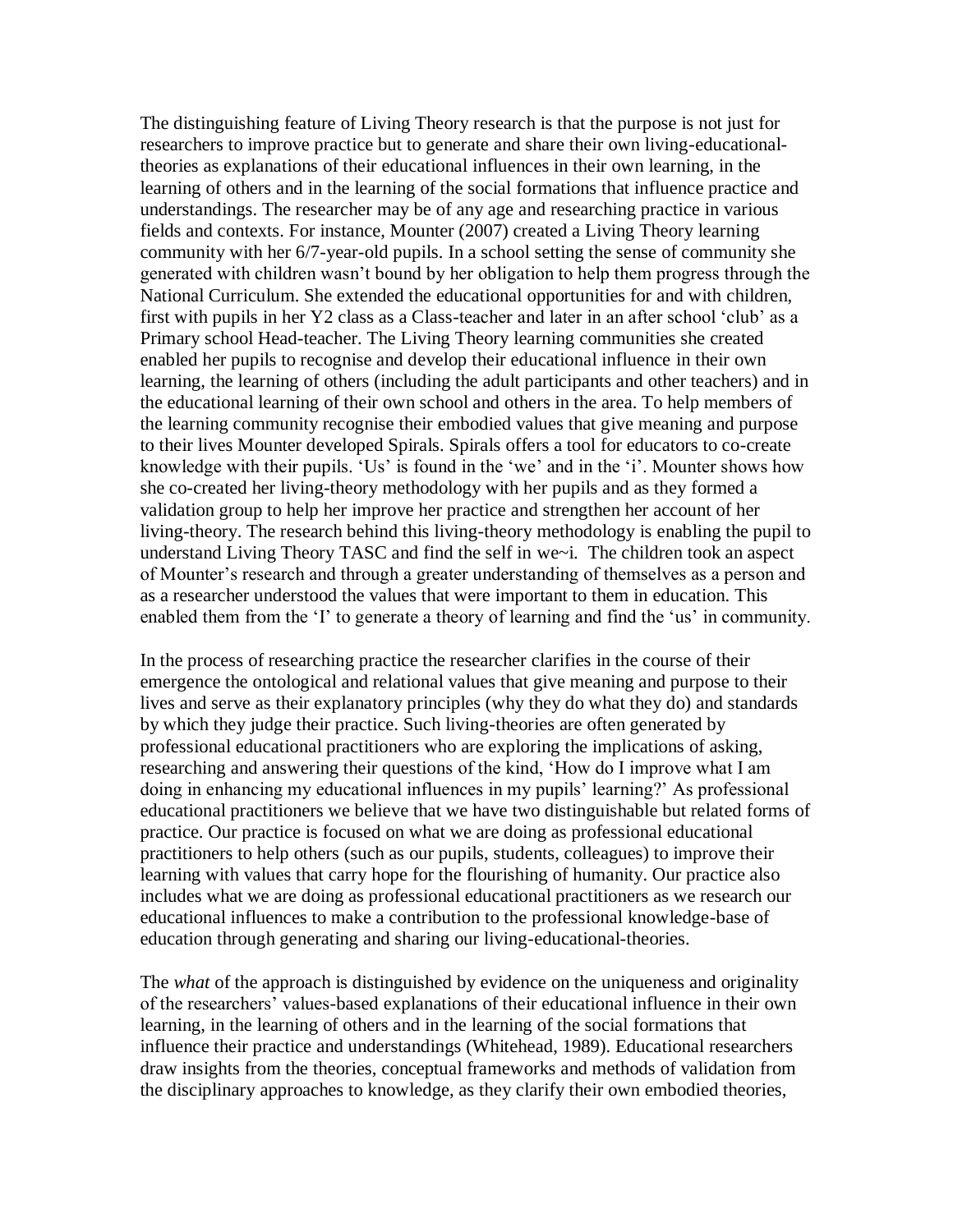beliefs and conceptual frameworks and seek to resolve productively tensions where they experience themselves as living contradictions or their values contradicted by others.

The *why* includes the evidence on the ontological values that are used by Living Theory researchers to give meaning and purpose to their lives. These values are clarified and communicated in the course of their emergence in practice with the help of digital visual data from practice. They are used as explanatory principles in explanations of educational influence and related to the values that carry hope for the flourishing of humanity.

The *how* of the approach includes the methodological inventiveness of the practitionerresearcher in creating their own living-theory and living-theory methodology. This includes insights from other methodologies such as Phenomenology, Action Research, Living Theory Research, Self-Study Research and Narrative Research.

We now turn to examples of how Living Theory researchers have used TASC in developing their method of researching.

# 2. Living Theory TASC

Living Theory TASC comprises a synthesis of a Living Theory approach to Action Research<sup>1</sup> (Whitehead, 1989, 2018) and TASC developed by Belle Wallace (Wallace et al, 2004). From a Living Theory approach to Action Research from Whitehead we draw on:

- What is my concern?
- Why am I concerned?
- What am I going to do about it?
- What data will I gather to help me to judge my effectiveness?
- How does the data help me to clarify the meanings of my embodied values as these emerge in practice?
- What values-based explanatory principles do I use to explain my educational influence?
- How do I use my values-based standards of judgment in evaluating the validity of my claims to be improving my practice?
- How will I strengthen the validity of my values-based explanations of my educational influences in learning?

Figure (1) below shows the steps of enquiry of TASC

 $\overline{a}$ 

<sup>1</sup> Whitehead first explicated his use of an action-reflection cycle in Whitehead, J. (1976) Improving Learning for 11-14 year olds in Mixed Ability Groups. Swindon; Wiltshire Curriculum Development Centre ( [http://www.actionresearch.net/writings/ilmagall.pdf\)](http://www.actionresearch.net/writings/ilmagall.pdf)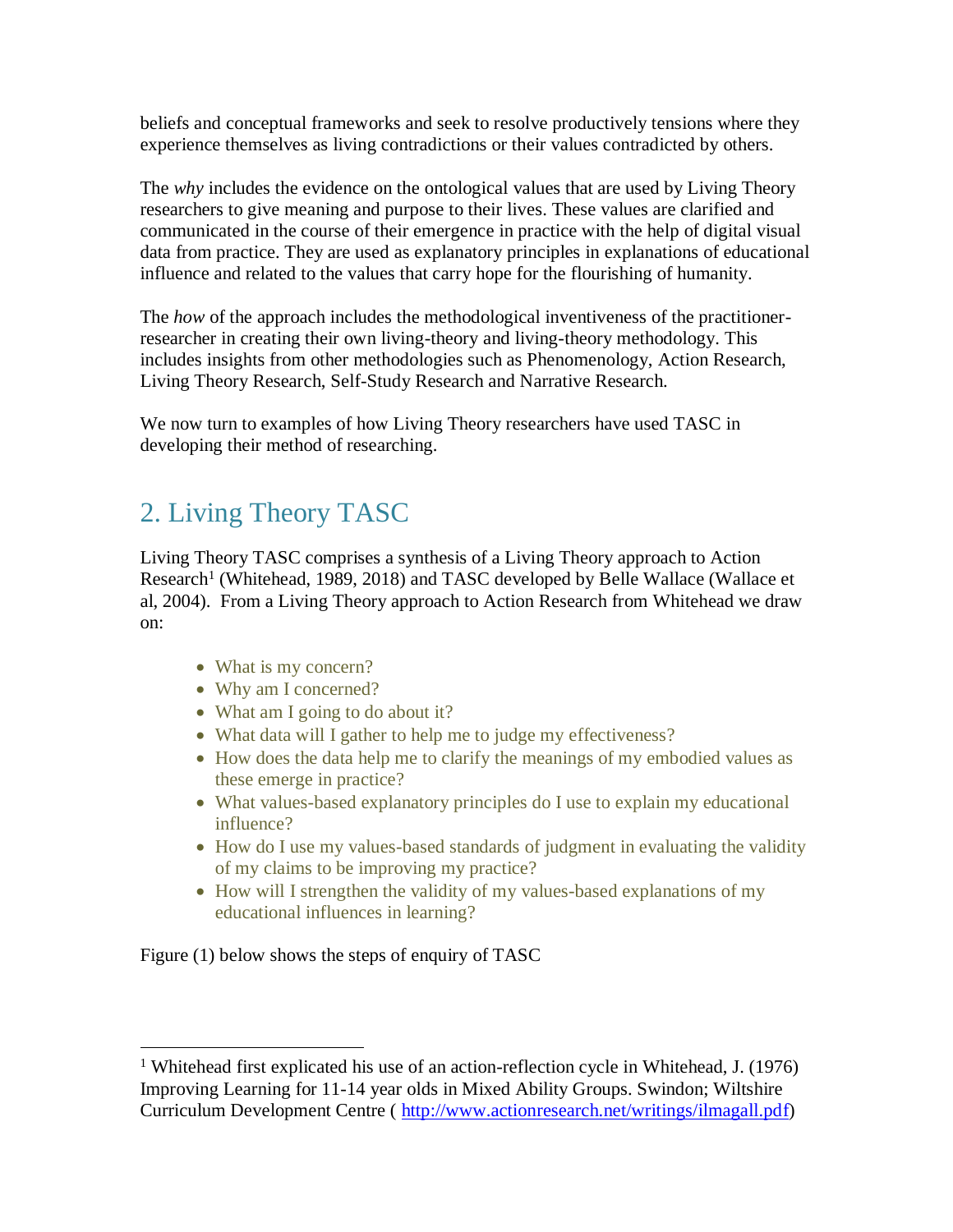

#### **Figure 1. The steps of enquiry in the TASC approach (Wallace et al., 2004)**

What we like about TASC is the clarity of the systematic form of action-reflection cycles in disciplining our enquiry. Mounter (2007) has used the TASC wheel with 6 and 7 year old pupils who have suggested improvements in the two dimensional model to include a further dynamic dimension. We agree with this modification. We, including the children have particularly focused on the nature of 'what have I learned?' and 'let's tell someone'. We have included what we have learned in our explanations of educational influence in learning, as our living-educational-theories.

Through engaging with TASC and Living Theory research we have come to understand a disciplined process of enquiry that is comprehensible to children and adults, and is an expression of a pedagogy that resonates with our practitioner enquiries. You may have to use your imagination more to understand the systematic aspect of Living Theory TASC as a multidimensional, zero-spiral knot illustrated in a 2D representation in the following figure (2).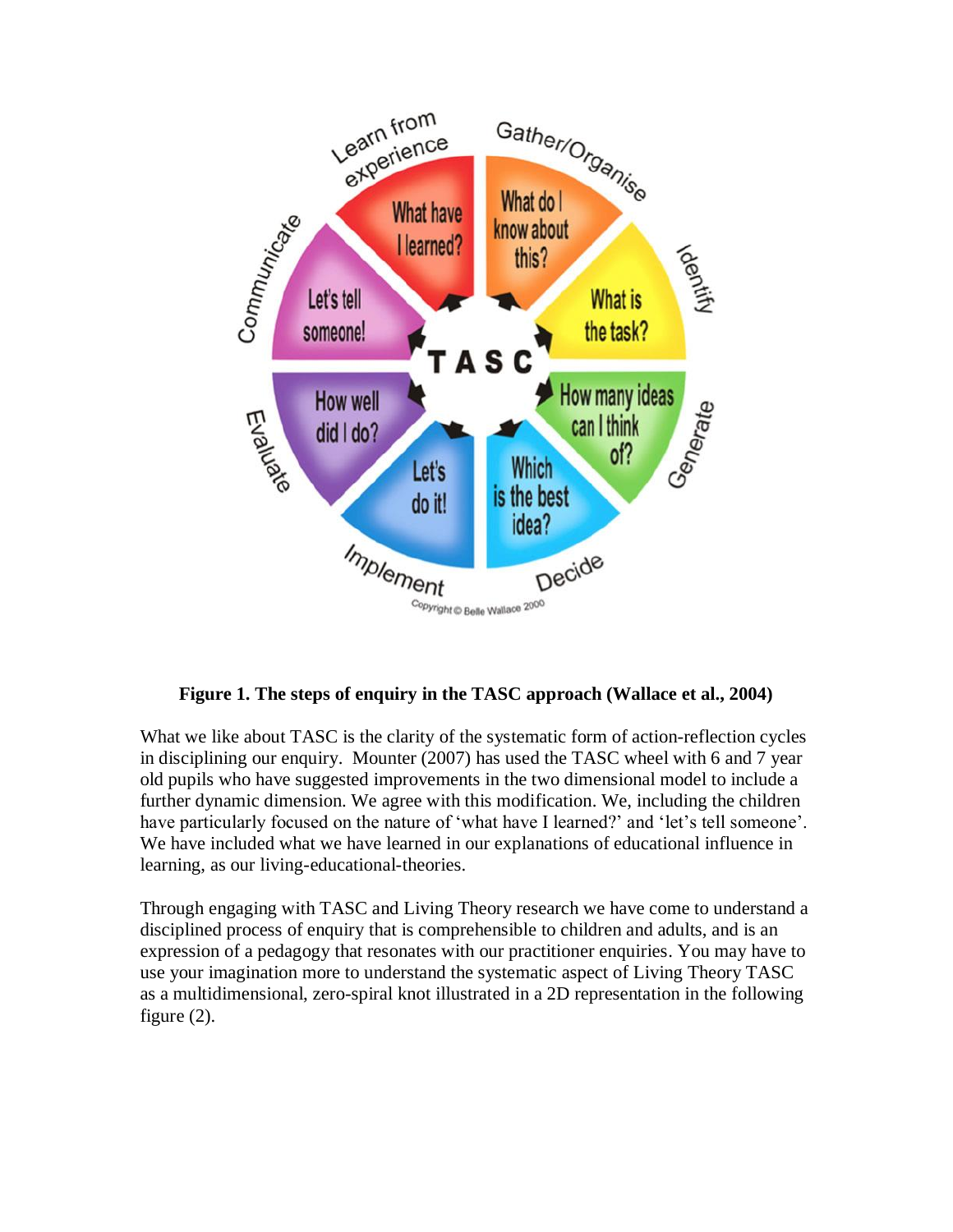

**Figure 2. Living-Theory TASC Knot (Huxtable, 2012)**

There are also organic and systematic phases of our educational research and a dynamic inter-relationship within and between the phases.

In the organic phase of Living-Theory TASC we may at various times, or at the same time, be gathering and organising what is known in the field, implementing a plan of action, or clarifying our concerns. We may use qualitative and quantitative methods developed by social scientists, and draw on theories and knowledge developed by academics and practitioners in various fields and disciplines. What we use and draw on is influenced by whether it helps us understand and improve what we are doing.

Living Theory TASC is not followed in a step-by-step fashion. So, where to begin? The short answer is, begin wherever you are. Rather than trying to impose structure and define a route at this point, we have found writing about what comes to mind at this time often seems to clarify what is important. That then becomes part of the research, even if it does not seem to give rise directly and immediately to the formulation of research questions. The research question that does finally emerge is not one located in an idealised world of tomorrow, which never happens, but in the here- and-now, given all the constraints and tensions of the real world, of which we are a part of and wish to improve: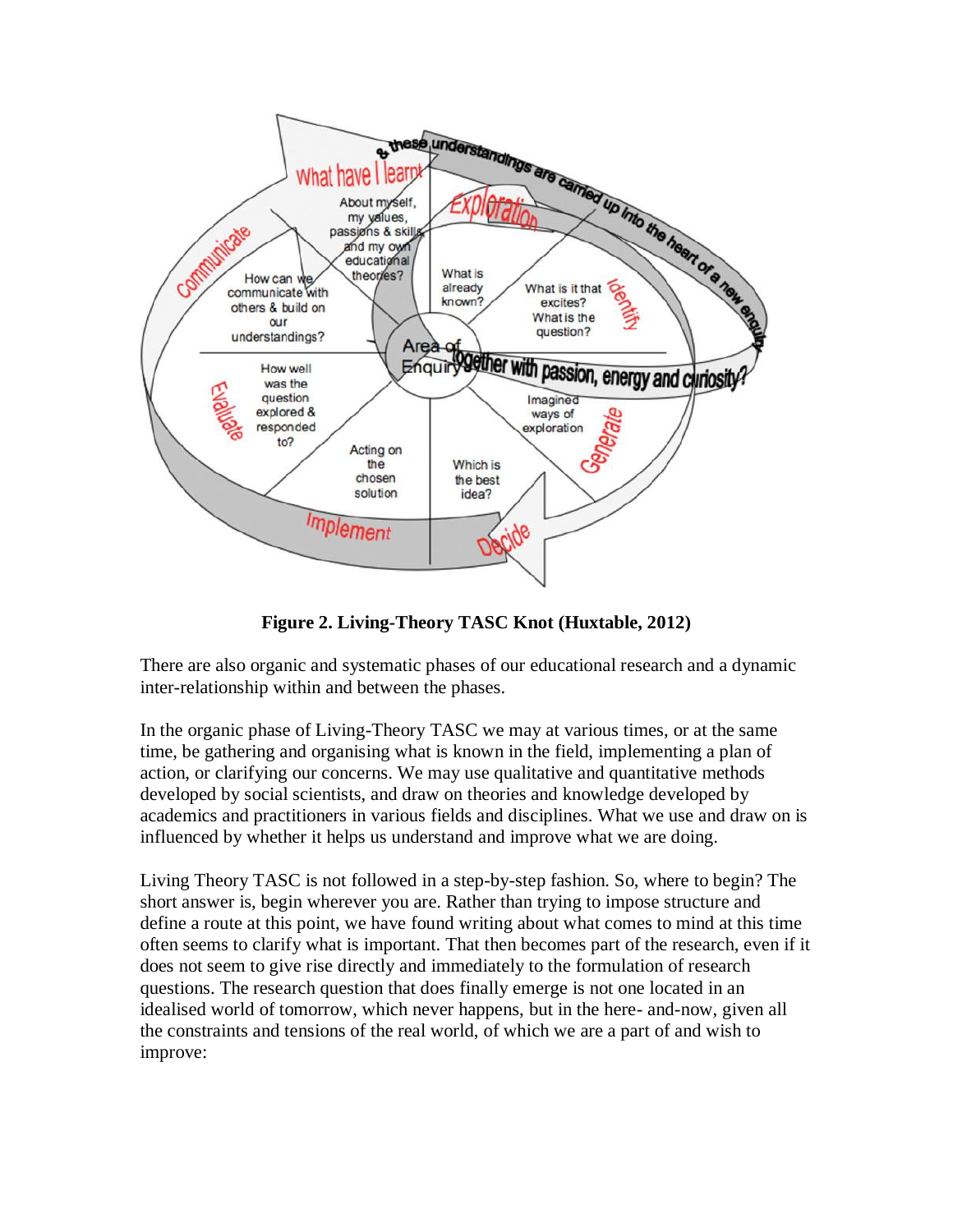In the things you write in school you are, in theory, merely explaining yourself to the reader. In a real essay you're writing for yourself. You're thinking out loud.'(Graham, 2004)

As the writings and a focus begins to emerge the researcher moves between the organic and systematic phases and draws in work created in the organic phase of their research into their account.

In the organic phase numerous multimedia narratives can be created, which may appear to have no coherence or even relevance at the time. This may not be when they have a focus or even an intention to create an account. The researcher may begin by telling, often apparently disconnected, stories of what is important to them, and a brief autobiographical story to help them begin to clarify their values and beliefs, and recognise their embodied and acquired knowledge. As their thinking progresses they can begin to see where they are living a contradiction, what they need to do differently, and imagine possibilities, act accordingly, evaluate and so on.

The question to be addressed through the research, the data to collect, and the form of the process, are often not known at the beginning, and may only emerge as the enquiry proceeds. Sometimes this is a case of recognising that the enquiry has been going on for years, and the researcher may have unrecognised data scattered about them as Barry Hymer (2007) found when working on his doctoral thesis.

In the organic phase of research, stories may be created variously as time, other commitments and interests move. On one occasion, you may be reading, and find work that excites you and create notes for yourself while working on an action-reflection cycle dictated by circumstances or interest. On another occasion, you may get an idea of something you might do, but do not follow through in action although this took your thinking forward. As you move through life and create trails in the form of narratives, notes, images and videos, when you move from reflecting-in-action to reflect *on* action, you have data scattered round to draw on as you work on the systematic phase of your research, drawing from your living archive (Mounter 2017).

This paper was created in the first place as a writerly text and then we worked with it to develop it as a readerly text that attracts and hopefully holds the attention of the reader, and communicates the knowledge we have created educationally. We are aware that as we write any words, we are doing so with our lifetimes of experience that embrace our heads, hearts and bodies, and you are reading them with your own. 'A picture is worth a 1,000 words' so working with video and accompanying text to produce a multimedia narrative can further clarify the thinking for reader and researcher.

We recognise that a common key to Living Theory TASC lies in the sections, 'communicate' to and with others, and 'what have I learnt'. Whitehead points to the same place in the process when he says that it is often the last thing that is written which is the point that needs to be brought to the front. You may not know, or recognise the significance of what you have done, until you have done it. Even then, this clarity may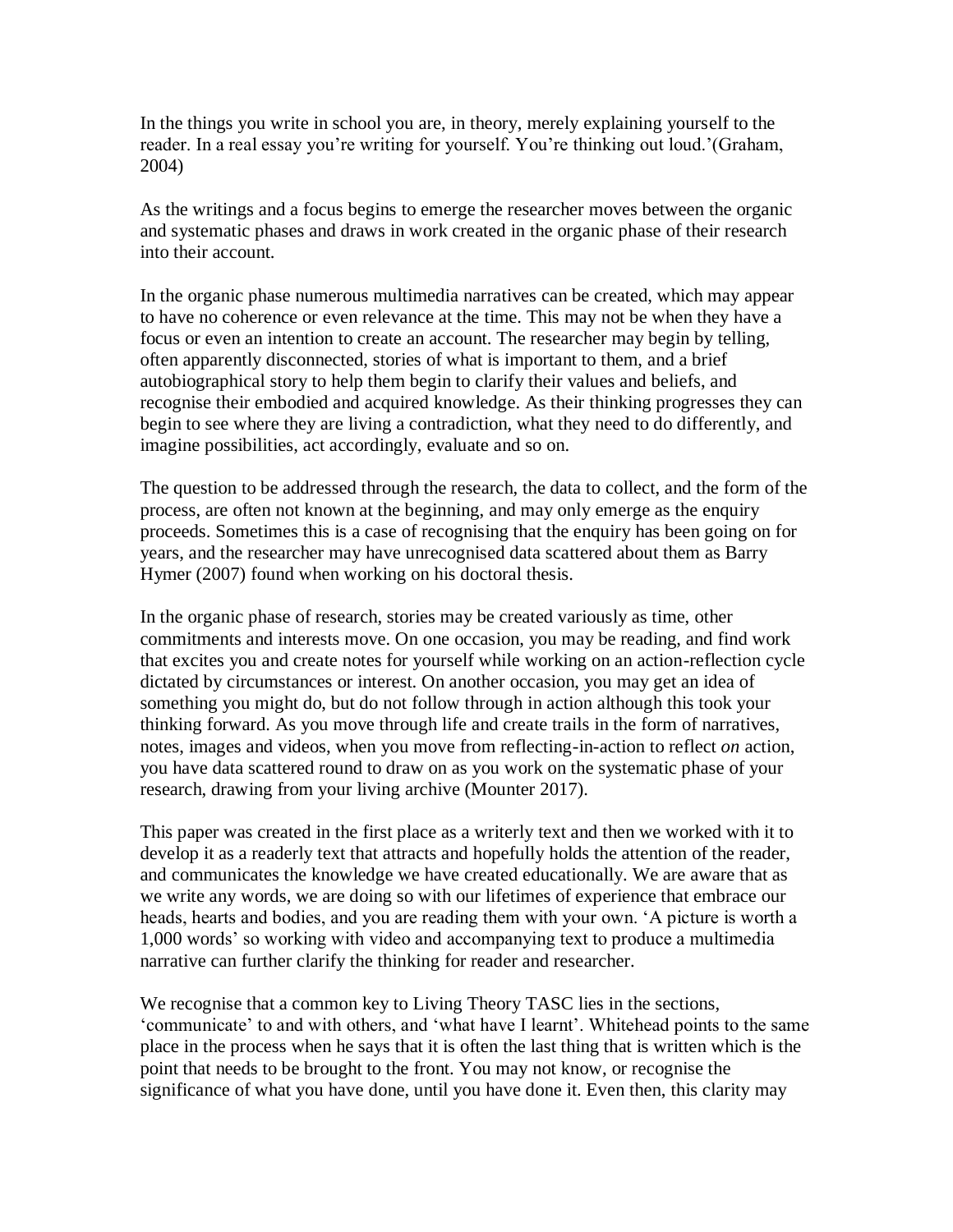only become clear later when you reflect on the moment from the perspective of other experiences, exploring your living archive.

We understand research to be about trying to make sense of our world in a way that is generative and transformational for us and contributes generative and transformational possibilities for others. We have briefly reflected on the organic phase. As we consider the *systematic* phase please bear in mind that we have written that the form of Living Theory TASC is relationally-dynamic and multidimensional, within phases and between phases. In the systematic phase, the work does not go clockwise round the 'wheel', even when creating an account. This paper is a testament to what we mean. For instance, in the process of trying to produce an account that might communicate to you, we have organised and reorganised the material and reorganised it again as new learning emerges.

Research is often thought by educators to start with 'exploration', laying out what is already known, or as TASC would have it, 'gather and organise'. We are taking Whitehead's ideas of values and embodied theories, beliefs and knowledge being revealed through the Living Theory research process and suggest a starting place of 'learning from experience'. As we reflect over what has been, we each ask ourselves questions such as:

- What have I learnt about my values, myself, my passions? What skills and understandings have I extended?
- What talents have I developed and which do I need to develop? How does what I have learnt connect with other ideas?
- What knowledge have I created that I value?
- How have I affected others?
- How have I contributed to and benefited from my own learning and the learning of others?
- What are my embodied educational theories and beliefs?
- What do I want to explore now that might contribute to the flourishing of my own humanity, the humanity of others and/or the flourishing of our species in and of the world we inhabit?

We like the way TASC specifically identifies 'gather and organise knowledge' particularly relevant to the account. This reminds us explicitly of the i~we~us relationship (Mounter 2017). A distinguishing feature of a Living Theory TASC method of researching is the relational-dynamic and multidimensional inter- and intraconnections between the organic and systematic phases. The circle at the top of the drawing shown above represents the systematic phase with interconnections and with the organic phase represented beneath.

The integration of Living Theory and TASC enables us to understand a research method to improve what we are doing as an educator, creating and developing educational relationships, space and opportunities and to support researchers, irrespective of age of interest, to enhance their sophistication as a learner, creating knowledge of the world, self and self in and of the world. Joy Mounter's (2017) 'Spirals', is a physical expression of a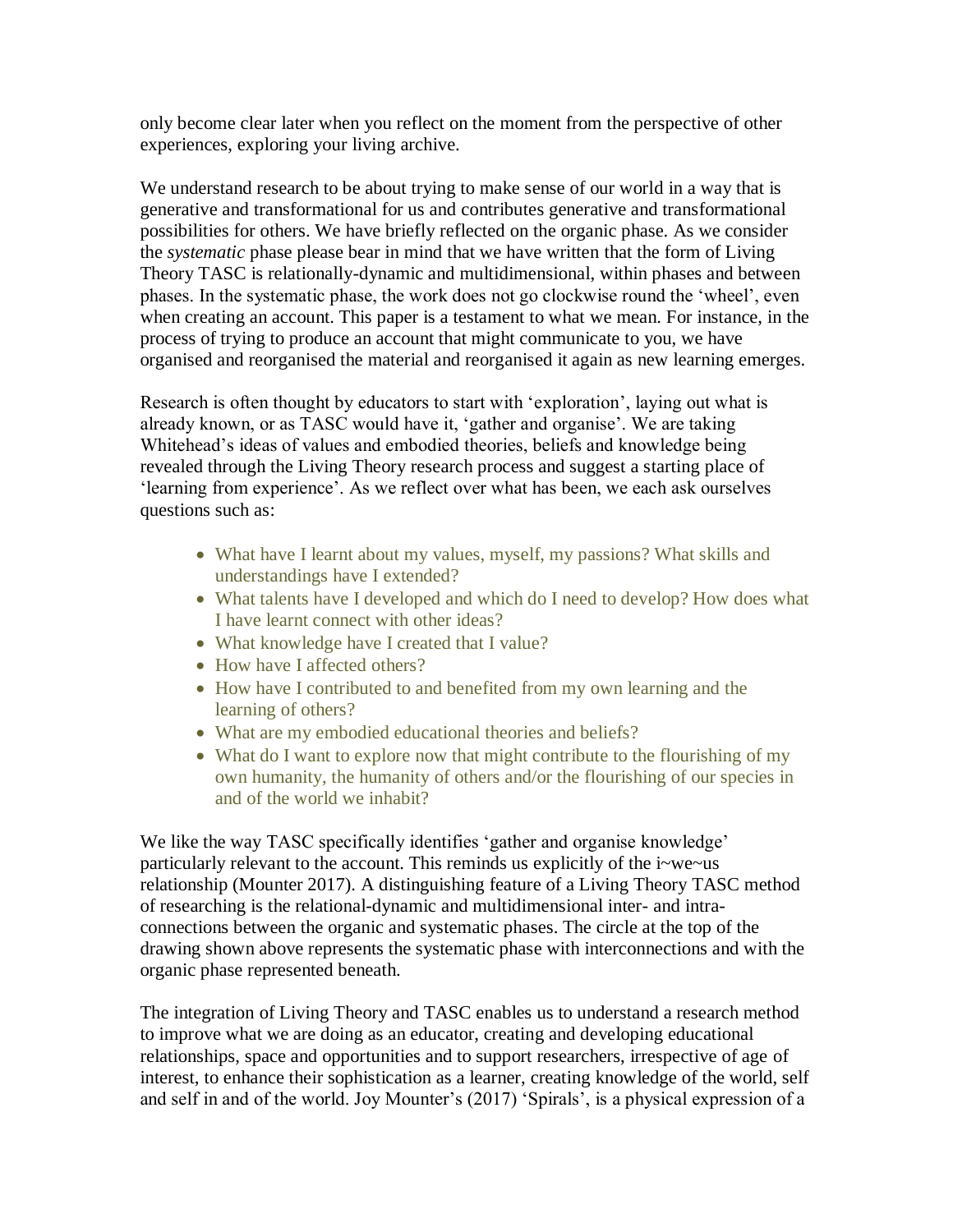three segments of the TASC Wheel; Evaluation, Communication and Learn from Experience in the form of a multi-media repository for reflection and reflexivity, which stresses the importance of the creative phases of Living Theory TASC.

# 3. Spirals: what gave rise to Spirals, what it is about, why it was created.

### Mounter writes:

Over many years as a Living Theory teacher-researcher, I found myself in a social context co-creating a living-theory TASC methodology with my class. The process of this research looked at theories of learning and developed our understanding of the journey of education and learning. We, my class and I, wanted a space we could hold open for our learning and reflections: a space for reflection and reflexivity over time: a space to generate our own understandings and self-identity, giving us the energy of motivation. This space became Spirals.

One of the oldest geometric shapes, the spiral is fundamental in nature, design and religion. Combining Carl Jung's description of a spiral as a cosmic force and the sacred meaning of the spiral representing growth and the journey of life; birth, phases of life, death and (reincarnation), it is the perfect symbol for the integration of the journey of personal learning, academic learning and life learning leading to living wisdom and ultimately living phronesis.

## Back to shared writing:

Thinking Actively in a Social Context (Wallace et al 2004) was a learning theory that 'made sense' to Mounter's class of 6 and 7 year olds. After exploring several learning theories including TASC (ibid) and Guy Claxton's Building Learning Power (Claxton, 2002) the children developed their own, QUIFF; Question, Understanding, I am important, Focus and Feelings and the theory underpinning it. For a class engaged in understanding themselves as a person, as a learner and as part of their learning community this was a natural progression from their development of Thinking Actively in a Social Context from a 2D wheel to a 3D model and through later reflection and wider learning to a 5D model.

Mounter's pupils asking how she could write about learning without them, changed the fluidity of the role of teacher between Mounter and her pupils and their desire as a learning community to make a difference to their own learning, but also to the learning of others, hence M.A.D. Make a Difference entered their vocabulary and became the thread running through all of their research and community ethos. In our commitment to making a difference we explain below that we are holding ourselves accountable for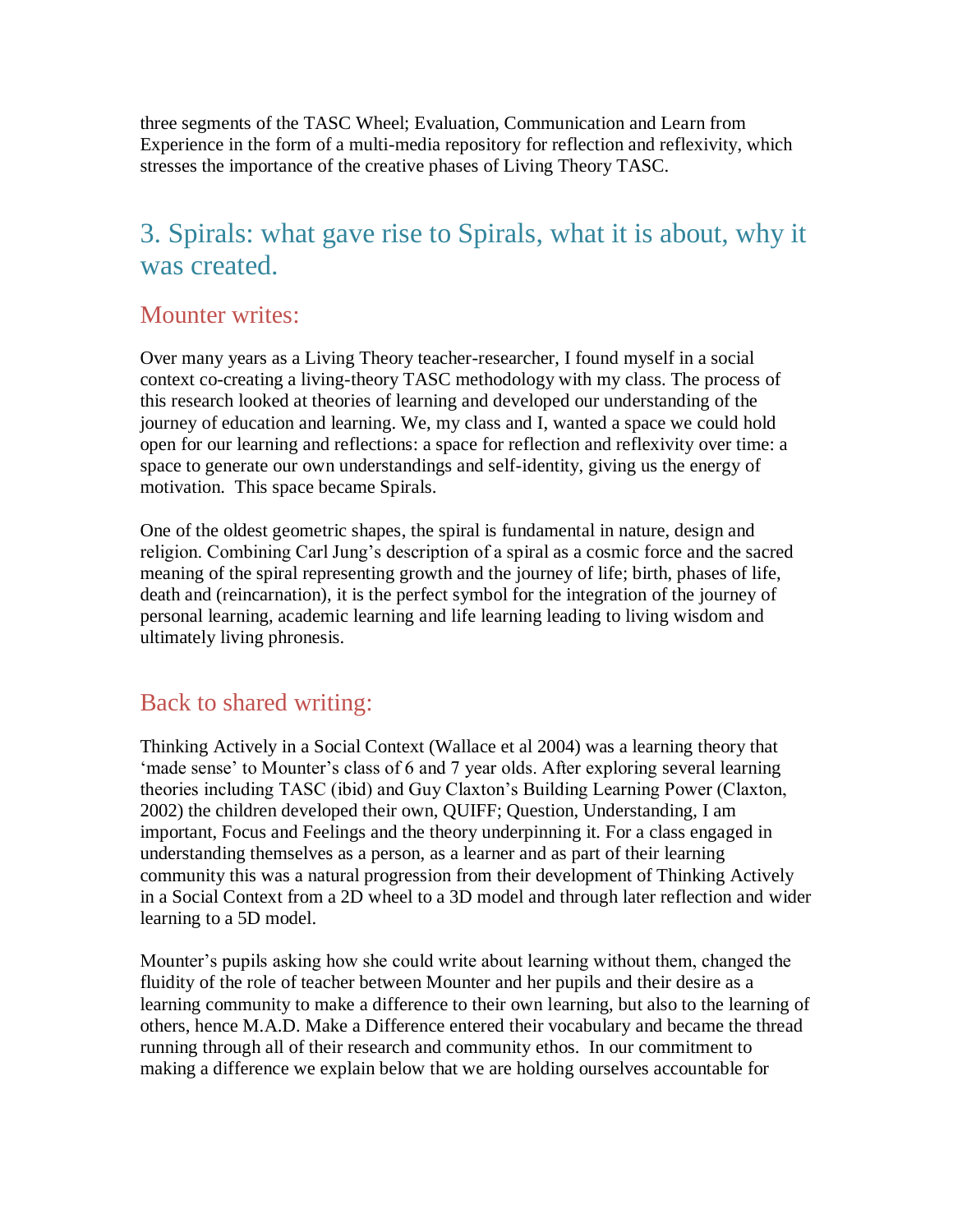contributing to the realisation of the United Nations (2015), 2030 Agenda for Sustainable Development which we are identifying as carrying hope for the flourishing of humanity.

As reflexive learners, keen to make a difference to community and each of us, the three sections on the TASC Wheel that continue to hold our interest are Evaluate, Communicate and Learn from Experience. These we feel hold the key to our learning journey and reflections, segments of the wheel that we hold open when creating spirals of TASC research.

Piaget (1964) and Dweck (2006) suggest that we create meaning systems from our experiences and use these to shape our thinking and reactions to experiences. It is these experiences that influence our inner most thoughts and from these thoughts, a physical representation in the way we interact with the world around us.

We, as a community of researching learners using the TASC Wheel (Wallace et al 2004), Spirals and Living Theory TASC, underpinned by a Living Educational Theory methodology to frame our research, are creating a communal space each of us is holding open. We are contributing, feel valued and have a voice. We are exploring our learning skills, attributes, beliefs and popular learning theories whilst also spending time understanding our place in the world and ourselves. The more we reflect and explored our learning, the more we feel the need for a way to hold that space open within ourselves, to carry it with us as an inner understanding and resilience and at times opening the space to others in community. Spirals was developed as a personal living archive of the three segments mentioned earlier (Evaluate, Communicate and Learn from Experience) on the TASC Wheel, but also interconnecting the organic phase above, in Living-Theory TASC (Huxtable, 2012). Spirals is intended to help us to discover, explore and improve our selves with respect to what gives meaning and purpose to each of our lives. As a living archive it can be in a form of personal choice. For Mounter's class, it was A5 ring binders, pockets, wallets, coloured paper and card.

Biesta (2006, p.27) discusses that education should be about, 'individuality, subjectivity and personhood', and not just the transmission of knowledge, skills and values. Spirals enables a place for these reflections and learning of self and self as part of the world. As the spiral represents the cosmic energy of learning and the journey of growth, 'Spirals' is evolving and changing, as our understandings are developing. The diagram below shows the four main sections within Spirals and the link to TASC. It also highlights the knowledge, skills, values and attitudes explored within each section. The fifth column incorporates the social context of TASC, 'in community' and the difference we can make contributing to the flourishing of humanity (Whitehead, 1989). Each section is explored in more depth below.

The four sections are 'Dear Me'; 'Rainbow of Skills/Prism; Projects; MeSearch, and we are exploring the use of the EJOLTS Wiki pages [\(http://ejolts](http://ejolts-wiki.mattrink.co.uk/index.php/Main_Page)[wiki.mattrink.co.uk/index.php/Main\\_Page](http://ejolts-wiki.mattrink.co.uk/index.php/Main_Page) ) as a repository for our living archive.

## Spirals: My Living Archive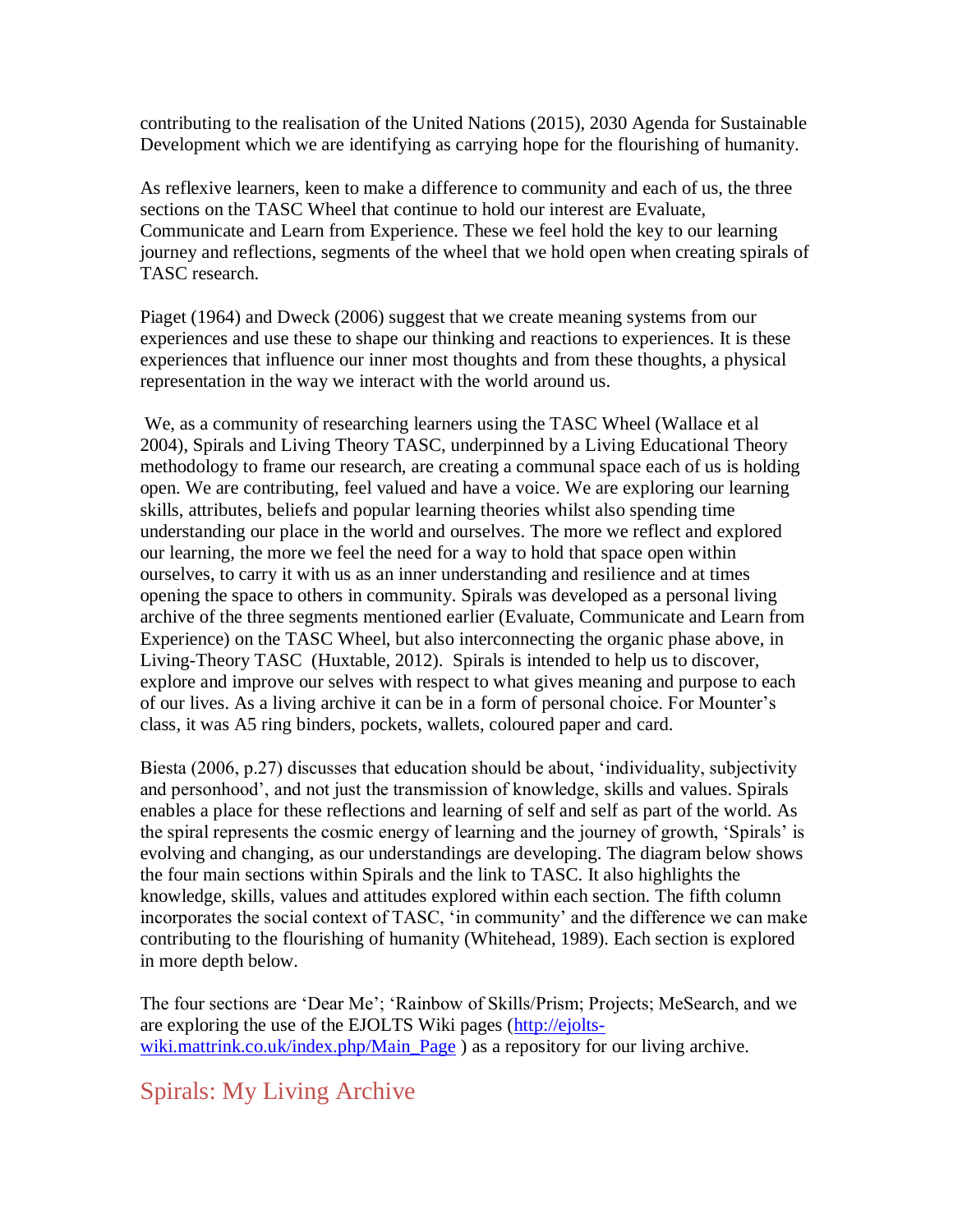| Dear Me                                                       | Prism/<br><b>Rainbow of</b><br><b>Skills</b>     | <b>MeSearch</b><br>(Evaluate $\&$<br>Learn from<br>Experience)                                                                                                                                               | <b>Projects</b><br>(Communicate)                                            | <b>In Community</b><br>(Making a<br>Difference)                                                               |
|---------------------------------------------------------------|--------------------------------------------------|--------------------------------------------------------------------------------------------------------------------------------------------------------------------------------------------------------------|-----------------------------------------------------------------------------|---------------------------------------------------------------------------------------------------------------|
| Record of<br>personal<br>thoughts,<br>reflections,<br>moments | Life Skills<br>Life Habits<br>Learning<br>Habits | Deepen<br>knowledge of<br>self by<br>appraising<br>beliefs, values,<br>opinions, actions<br>Double H<br>(Happy, Hope)<br>Reflective<br>Wisdom<br>Emotional<br>Resilience<br>Reflective &<br>Reflexive action | <b>TASC</b><br><b>Applying Skills</b><br>& Habits<br>Independent<br>Learner | $i$ ~we~us<br>Trust<br>Confidence<br>Nurturing<br>Responsiveness<br>(Mounter, 2012)<br><b>Critical Friend</b> |

#### Dear Me

Personal thoughts, reflection and energy captured in sketched prompt sheets, dated to show developing thinking. The pages are prompts for reflection and recording personal ideas, plan, thoughts, celebrations, frustrations, secrets etc. The brief, sketched outlines prompt thought and reflection, allowing creative interpretation and response. The person can record in any way they like. Areas covered are the face we show the world, hidden self, birthdays, proud moments, family as we explore our sense of self in the world. Understanding and being happy and confident with self and the self we offer others.

### Rainbow of Skills/ Prism

Rainbow of Skills for primary aged researchers and Prism for older researchers, this section enables reflective understanding of skills, knowledge, beliefs and attitudes of self and the self in the world.

Seven areas; Community, Inquiring Mind, Active Learning, Creativity, Self-identity, Problem Solving and Adventure (all represented by the colours of a rainbow) encourage the creative exploration of aspects that define us. This in time through cycles of Living Theory TASC (Huxtable, 2012) and (Wallace et al, 2004), combined with reflections from Dear Me and the independent application of these seven areas through creative reflection in MeSearch, allows us as individuals to understand our self, what motivates us, our beliefs and values and how we want to contribute to our own lives and that of others.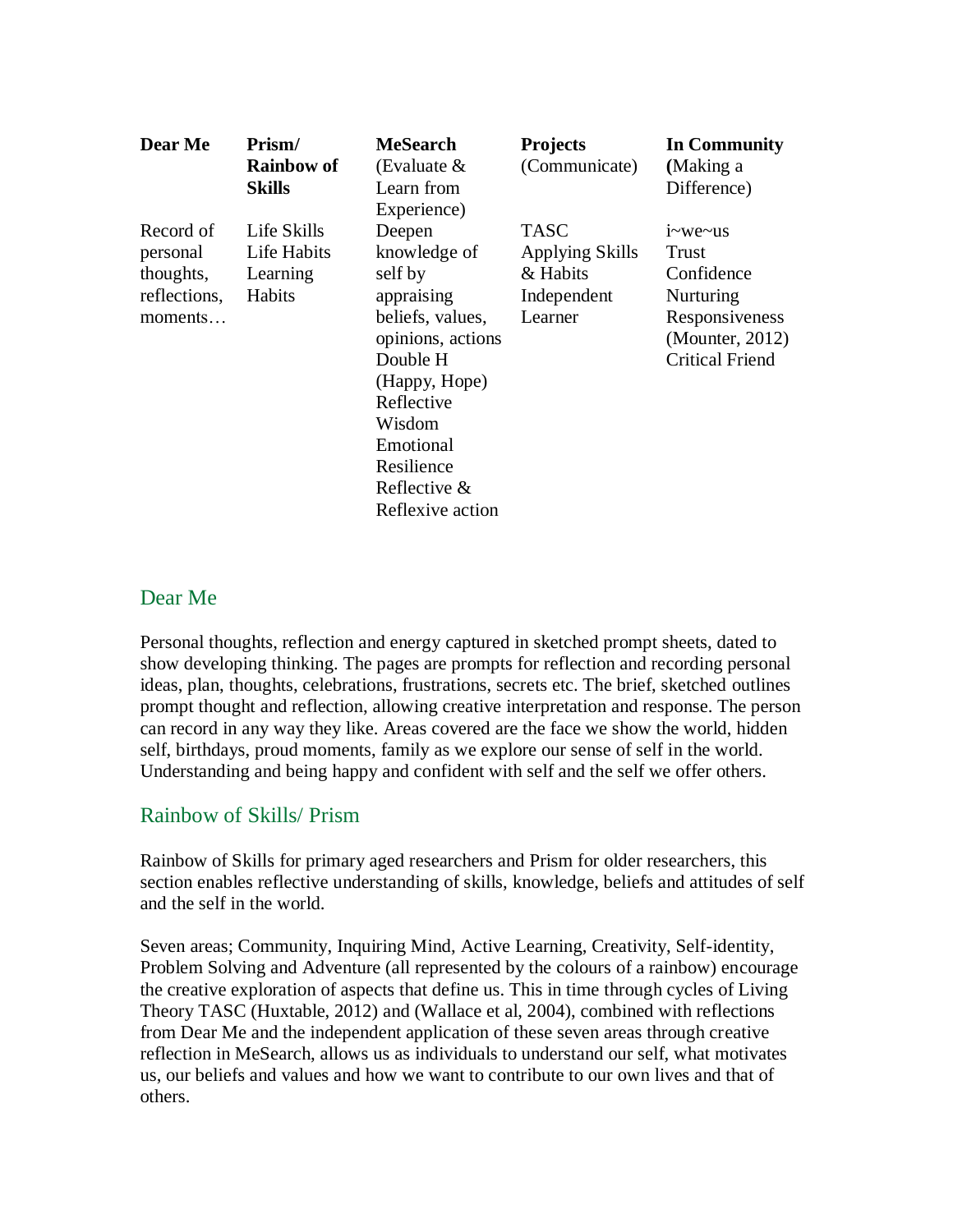### **Projects**

This section is used for research projects planned and undertaken independently. Workbooks based around the TASC Wheel (Wallace et al, 2004) support the project work. Areas of interest are chosen from very wide briefs. An outcome is identified. This can be an artefact and a presentation format. The project is undertaken over a number of weeks, independently planned, organised and led. As the project is undertaken reflections on the Dear Me, Rainbow of Skills/ Prism and MeSearch are stored. This continual reflection on the three segments of the TASC Wheel continuously strengthens our view of self, and self as part of a community that we can make a difference to.

#### MeSearch

This section connects reflections, moments, ideas, questions and thoughts together and enables a deeper understanding of self in the past, self now and the potential for the self to be. It includes:

- Values, beliefs and opinions
- Reflective Creativity as we pull together threads from experience and the different thoughts captured in our living archive. A depth of understanding with a focus. A question we explore with intra-personal understanding and inter-personal reflection as we move from i~we~us.
- Living wisdom gained through cycles of Living Theory TASC, creative connections found in MeSearch.
- Living phronesis found from the consolidation of ideas and questions found through living wisdom. Living phronesis is the action of our beliefs, values and wisdom in making a difference.

### In Community

Make a Difference (that is important to each of us) is the community thread running through Spirals and the ethos of community we hold open in ourselves and our classroom or other practices. There is a difference in how we approach a task from our personal reflections and growth, to the difference we make to the group we are part of, i~we~us. The reflections through TASC, Living Theory TASC and Spirals leads us to a sense of well-being, confidence and living wisdom (as we continue to grow) and living phronesis in our actions we offer as a gift in our living-educational-theories. Snowman and Biehler (2000) define this as a motivational force, or as the children describe as energy, lifeaffirming energy, experienced and held within, but offered as a gift in community to make a difference that contributes to the flourishing of humanity. We are using the above methods in our co-creation of a contribution to Living Theory research as a global social movement.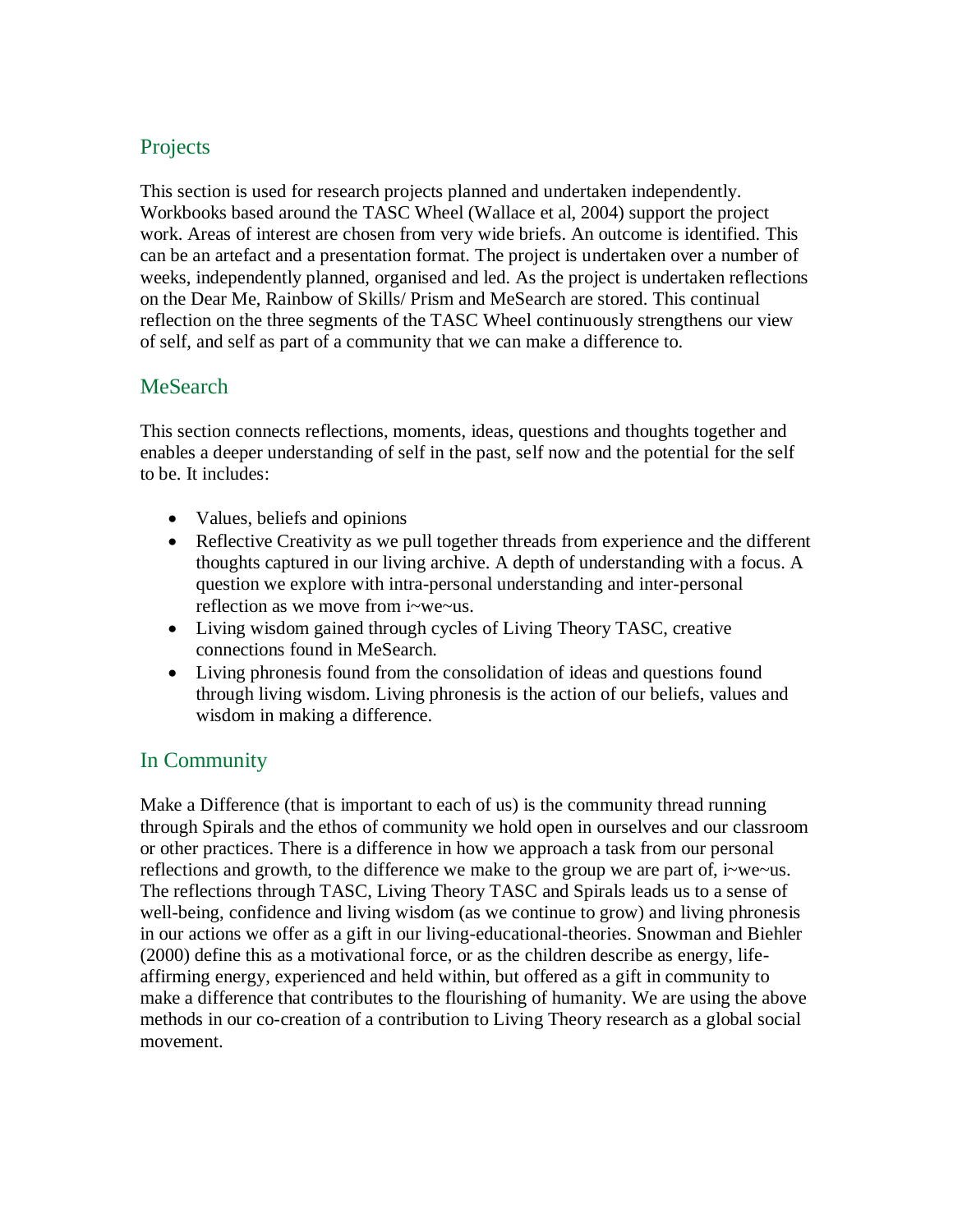# 4. Co-creating a contribution to Living Theory research as a global social movement.

In this section we want to relate the idea of Living Theory research, as a social movement with values that carry hope for the flourishing of humanity, to some statements from an International body such as the United Nations that allow a connection to be made between these statements about developmental goals for humanity and the contributions we are making to Living Theory research as a social movement.

In making this co-created contribution we are at the gather and organize phase of the TASC Wheel. In gathering information on values that carry hope for the flourishing of humanity we are connecting these values to the 17 Sustainable Development Goals adopted by the United Nations General Assembly on 15th September 2015. (United Nations, 2015, p.14). We are also connecting these values to the International Cooperative Alliance at<http://www.actionresearch.net/writings/coop/coopvalues.pdf> and organisations such as The Common Cause Foundation:

…a small, passionate team working, amidst a large and growing international network, to strengthen and give voice to the compassionate values that underpin social and environmental concern.

Research, by Common Cause and others, shows most people care deeply about one another and the world around them, valuing things like equality, compassion and kindness.

<https://valuesandframes.org/about-us>

The nature of our connections is importance. We are not simply applying the results from other communities as they define their goals and values. We are identifying with the process through which they generated their own statements of goals and values. As we clarify and communicate the meanings of our own values, in the course of their emergence in practice, we are seeing ourselves as contributing our living values and understandings to the global communities who are also concerned with the flourishing of humanity.

In researching our contributions to Living Theory research as a global social movement we are also holding ourselves accountable to living as fully as we can the following pledge:

We pledge to foster intercultural understanding, tolerance, mutual respect and an ethic of global citizenship and shared responsibility. We acknowledge the natural and cultural diversity of the world and recognize that all cultures and civilizations can contribute to, and are crucial enablers of, sustainable development. (United Nations, 2015, 10/35)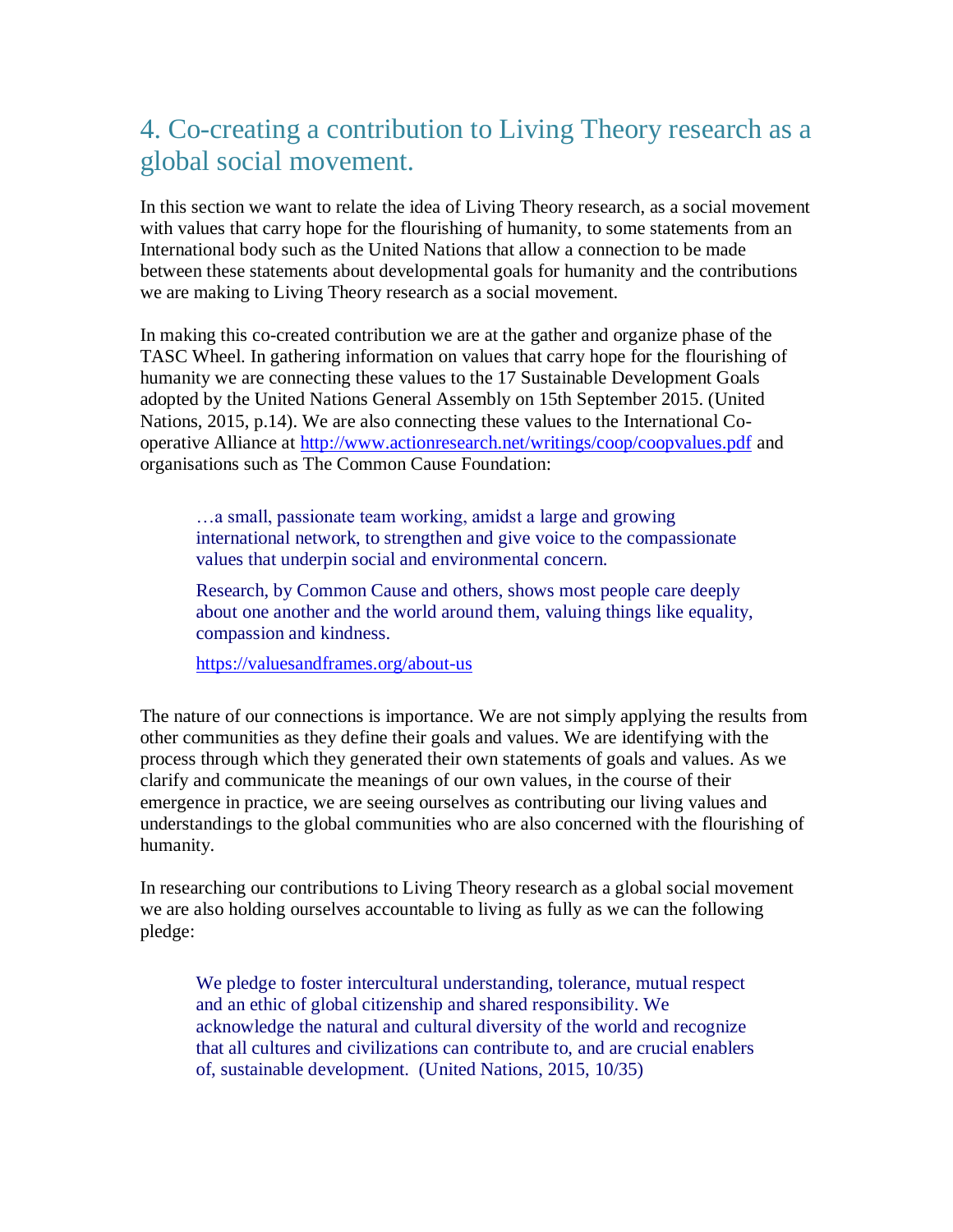If you would like to join us in contributing to Living Theory research as a global social movement we are suggesting that you could begin by creating and sharing your livingposters. You can access the living-posters of practitioner-researchers from around the world together with guidelines on their production

at:<http://www.actionresearch.net/writings/posters/homepage020617.pdf>

As your explanations of your educational influences in learning develop, you might like to submit them for publication in the Educational Journal of Living Theories (EJOLTS). You can access the archive of the contents of EJOLTS from 2008 to the present from <https://ejolts.net/> together with the instructions for submission.

In our use of Spirals we are formulating a shared project that is directly related to Mounter's doctoral inquiry, 'How Can I Contribute To The Creation And Enhancement Of The Educational Influences Of A Community Of Learners, Supporting Each Other And Their Own Development?' Our shared question is, 'How Are We Contributing To The Creation And Enhancement Of The Educational Influences Of A Community Of Learners, Supporting Each Other And Their Own Development?' The movement between 'I' and 'We' in the two questions might appear simple and easy to accomplish. In our experience the co-creation and researching of 'We' questions has not been easy or unproblematic. We are engaging in the transformation from 'I' to 'We' questions and researching our 'We' question with TASC, Living Theory TASC and Spirals as we continue to generate our living-educational-theories in the Living Theory wiki at [http://ejolts-wiki.mattrink.co.uk/index.php/Main\\_Page.](http://ejolts-wiki.mattrink.co.uk/index.php/Main_Page) You can follow our emerging enquiry by clicking on Joy, Marie and Jack in the above Main Page of the Living Theory wiki.

We understand that Living Theory research as a global social movement requires an appropriate epistemology distinguished by its units of appraisal, standards of judgement and living logic.

# 5. The units of appraisal, standards of judgement and living logics in our explanations of educational influences in learning to enhance the contributions of Living Theory research as a global social movement.

The importance of units, standards and logic in a Living Theory epistemology is that they make explicit what is being judged, how it is being judged and the rationality of the explanation of educational influence in learning, in a contribution to knowledge.

In making a contribution to Living Theory research as a social movement it is important to understand the importance of a co-created 'we' explanation of educational influence in enquiries of the kind, 'How do we improve what we are doing in living as fully as possible a contribution to fulfilling the 2030 Agenda for sustainable development?'. Much of our research so far has been focused on exploring the implications of asking,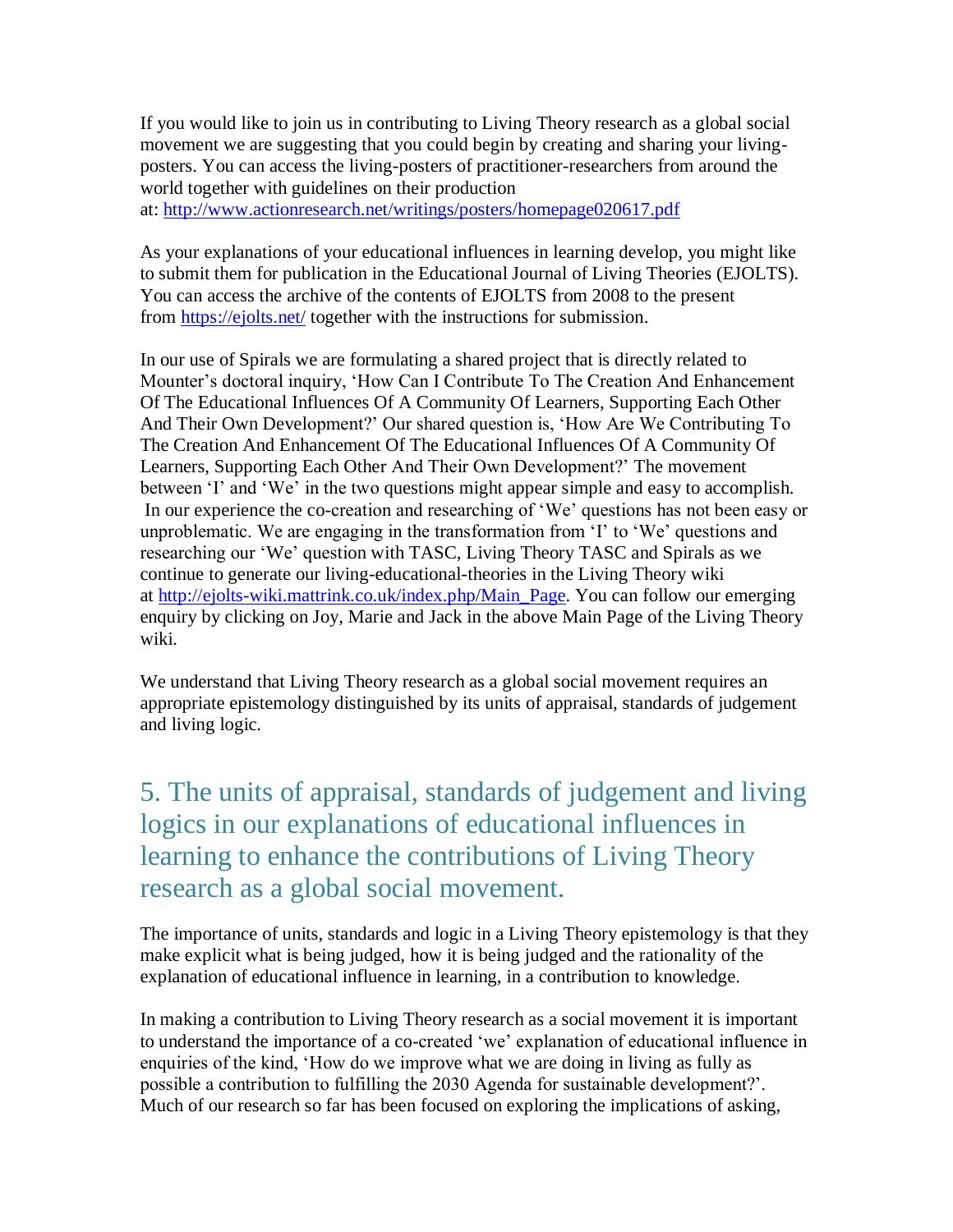researching and answering questions of the kind, 'How do I improve what I am doing?'. As our research has moved into the relational dynamics of community, we are co-creating our explanations of educational influence as we explore the implications of asking 'How do we improve our practice?' with Living Theory TASC and Spirals.

As we offer our contributions to educational knowledge for public criticism and validation we understand the importance of being clear about the nature of the standards of judgement that can be used to evaluate the validity of our contributions. Following Laidlaw (1996, 2018) we understand that it is important to clarify the meanings of the standards as they emerge in practice and to show that the standards of judgement are themselves living and open to change.

The standards of judgement are relationally dynamic and co-created. Following Laidlaw (2018) again, in her research on Living Hope and Creativity as Educational Standards of Judgement.

I show how I use my understanding of hope and creativity in my present educational practices with two students and clarify further my understanding of the relational dynamic between hope and creativity as I continue to clarify and communicate their meanings as explanatory principles and living educational standards of judgment. Most significantly for this paper, I am claiming an epistemological significance in clarifying and communicating the relationally-dynamic meanings of hope and creativity that emerge from my practice. (p. 1)

What we are offering are relationally dynamic standards of judgment that have been cocreated though our 'i~we~us' relationships. 'I' questions becoming 'we' questions: to generate 'we' questions is not an easy process. Mellett and Gumede (2018) show how, as Living Theory researchers, they develop their process for moving from 'I' questions to 'we' questions as they explain how they have co-created their 'we' questions in relationship to the United Nations, Sustainable Development Goals (United Nations 2015).

In explicating our living logic we understand logic to be the mode of thought appropriate for comprehending the real as rational (Marcuse, 1964, p 105). Hence the importance of clarifying our logic is that it communicates how we are making sense of our explanations in terms of their rationality. We also agree with Marcuse's point about dialectical and propositional forms of rationality.

In the classical logic, the judgement which constituted the original core of dialectical thought was formalized in the propositional form, 'S is p.' But this form conceals rather than reveals the basic dialectical proposition, which states the negative character of the empirical reality. (Marcuse, 1964, p. 111).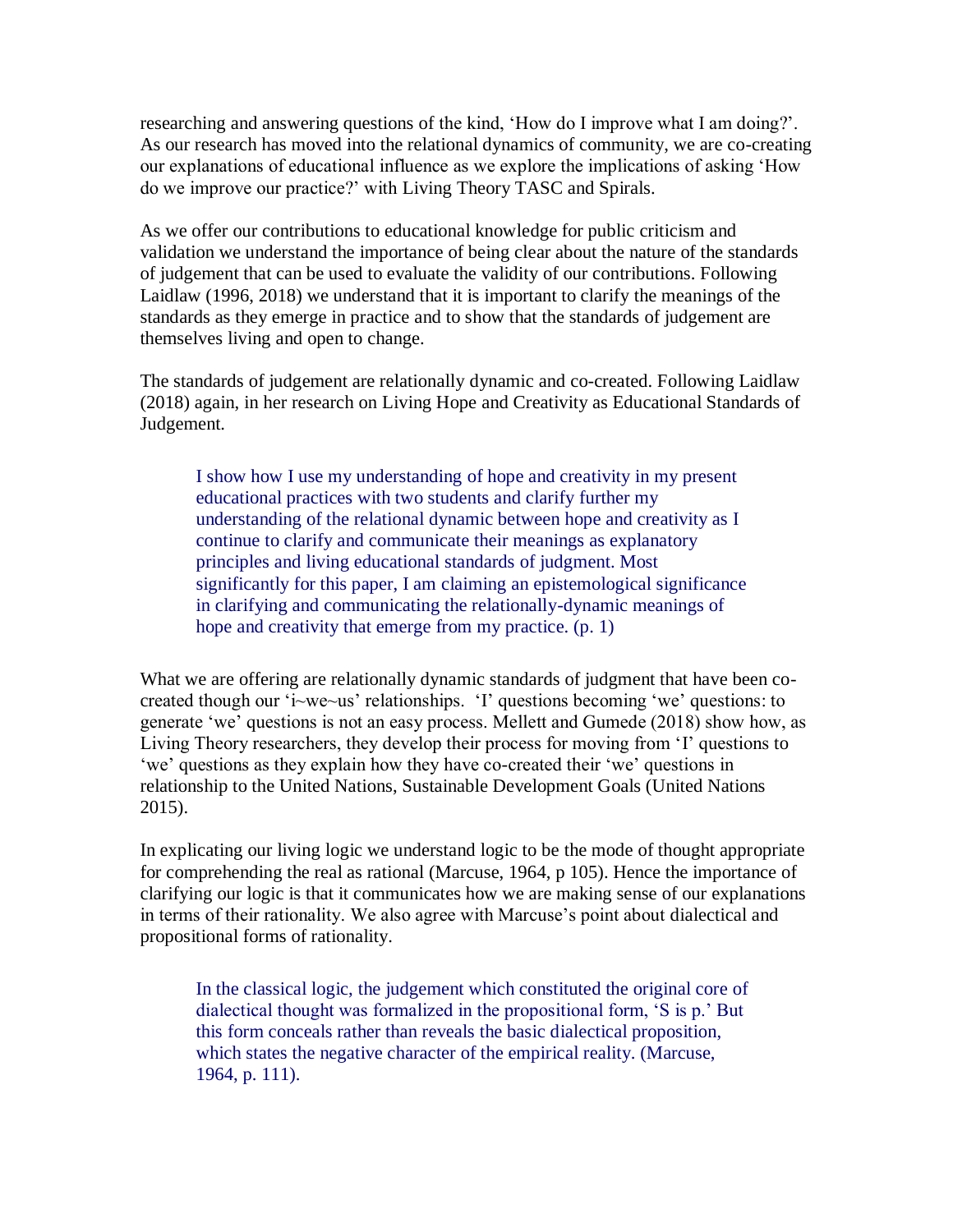In our living logic we move beyond such limitations as concealing the dialectical nature of reality and beyond a limitation in placing contradiction as the nucleus of explanations (Ilyenkov, 1977, p. 313) as we move into the living logic of natural inclusion (Whitehead & Rayner 2009).

We want to emphasize our commitment to avoiding the criticism that our 'I' or our 'We' remains formal, whilst pretending that they contain content in themselves. We are thinking of Schroyer's (1973) criticism of Heidegger and support of Adorno:

Hence the aura of authenticity in Heidegger is that it names "nothing"; the "I" remains formal and yet pretends that the word contains content initself. For Adorno, Heidegger's existentialism is a new Platonism which implies that authenticity comes in the complete disposal of the person over himself – as if there were no determination emerging from the objectivity of history." (Schroyer, p. vii, 1973)

Hall is an influential researcher and Co-Holder of the UNESCO Chair in Community-Based research - and this focus on community should have a relationship to Joy's and our question. Hall's analyses are influenced by critical social theory. Our criticism of critical social theorists is that they stay within analysis and don't engage with the implications of their analyses for their own research questions. Hall is a researcher influenced by critical social theory who explicitly asks 'I' questions, which he says that he is asking himself. In giving the Schroyer quote I want to point to the danger of asking 'I' questions in which the 'I' remains formal whilst being apparently unaware that it contains content in itself. For In formulating 'I' questions Hall's (2015) asks himself:

1. How do I 'decolonize', 'deracialise,' demasculanise and degender my inherited 'intellectual spaces?'

2. How do I support the opening up of spaces for the flowering of epistemologies, ontologies, theories, methodologies, objects and questions other than those that have long been hegemonic, and that have exercised dominance over (perhaps have even suffocated) intellectual and scholarly thought and writing?

3. How do I contribute to the building of new academic cultures and, more widely, new inclusive institutional cultures that genuinely respect and appreciate difference and diversity – whether class, gender, national, linguistic, religious, sexual orientation, epistemological or methodological in nature?

4. How do I become a part of creating the new architecture of knowledge that allows coconstruction of knowledge between intellectuals in academia and intellectuals located in community settings? (Hall, 2015, p.12)

Hall is the Co-Holder of UNESCO Chair in Community-Based Research and Social Responsibility in Higher Education, School of Public Administration, University of Victoria. We are following with interest Hall's research as he explores the implications of asking, researching and answering his questions, but have yet to see any outcomes or details of the enquiries.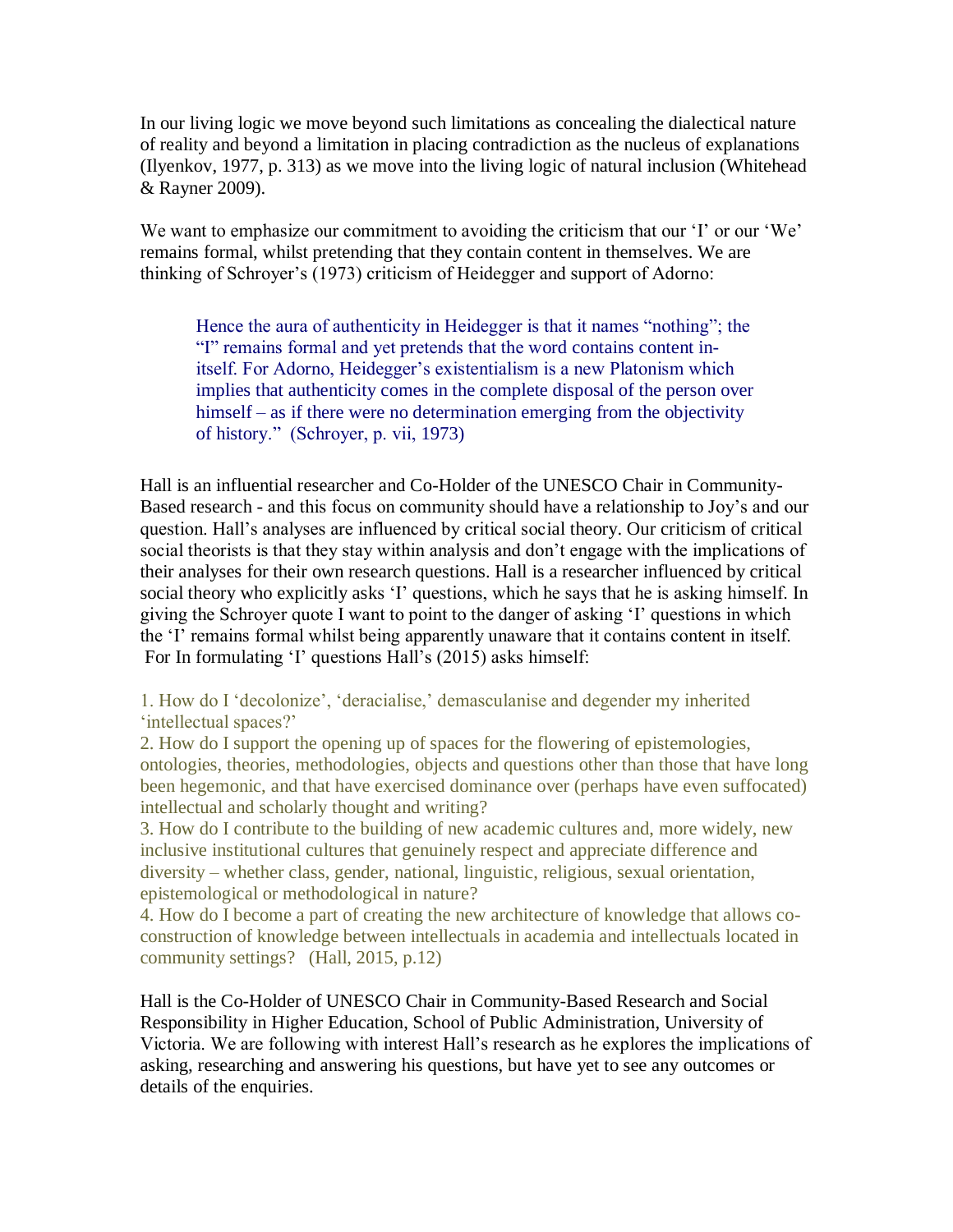Exploring the implications of asking 'I' and 'We' questions as Living Theory researchers the 'I' is real and we each hold ourselves to account, in our living-educational-theories, for living as fully as we can the values that give meaning and purpose to our lives and carry hope for the flourishing of humanity.

We also want to emphasize that we accept Foucault's (1977) statement. He says that for a long period the 'left' intellectual was acknowledged as a champion of truth and justice. The intellectual was a spokesperson of the universal in the sense of moral, theoretical and political choices. In opposition to the universal intellectual, he describes the specific intellectual in terms of an engagement in a struggle at the precise points where their own conditions of life or work situate them. Foucault takes care to emphasise that by 'truth' he does not mean 'the ensemble of truths which are to be discovered and accepted'. By 'truth', he means the ensemble of rules according to which the true and the false are separated and specific effects of power attached to the true. The struggles 'around truth' are not 'on behalf' of the truth, but about the status of truth and the economic and political role it plays.

In contrast to Foucault's commitment to researching the ensemble of rules according to which the true and the false are separated and specific effects of power attached to the true, our enquiries are focused on making contributions to knowledge. In saying that we do not mean to imply that we reject such analyses. On the contrary they inform our focus of concern and our practice. For example, we draw on de Sousa Santos' (2014) understandings of 'epistemicide' (Whitehead, 2015) and on Rowell's (2018) understandings of 'knowledge democracy' and 'knowledge mobilsation'. Whilst drawing on such analyses our purpose is different. We are seeking to contribute valid explanations of educational influences in learning as we seek to enhance the contributions of Living Theory research as a global social movement with values that carry hope for the flourishing of humanity.

As part of this social movement we are contributing to the inaugural meeting of the Practitioner Action Research and Creative Methods Hub of the University of Cumbria on the 5<sup>th</sup> November 2018:

Welcome to the Practitioner Action Research and Creative Methods Hub. We are delighted to bring together a community of action researchers and people who use creative methods in different settings.

One motivation probably brings us all together today – the question of how can we improve our practice? Whether we work with children, young people, adults, whether we are in education, healthcare or social care, whether academics, practitioners or students, whether front line staff, researchers or managers, we are all wondering – how can I do this better?

## 6. Concluding and projecting into the future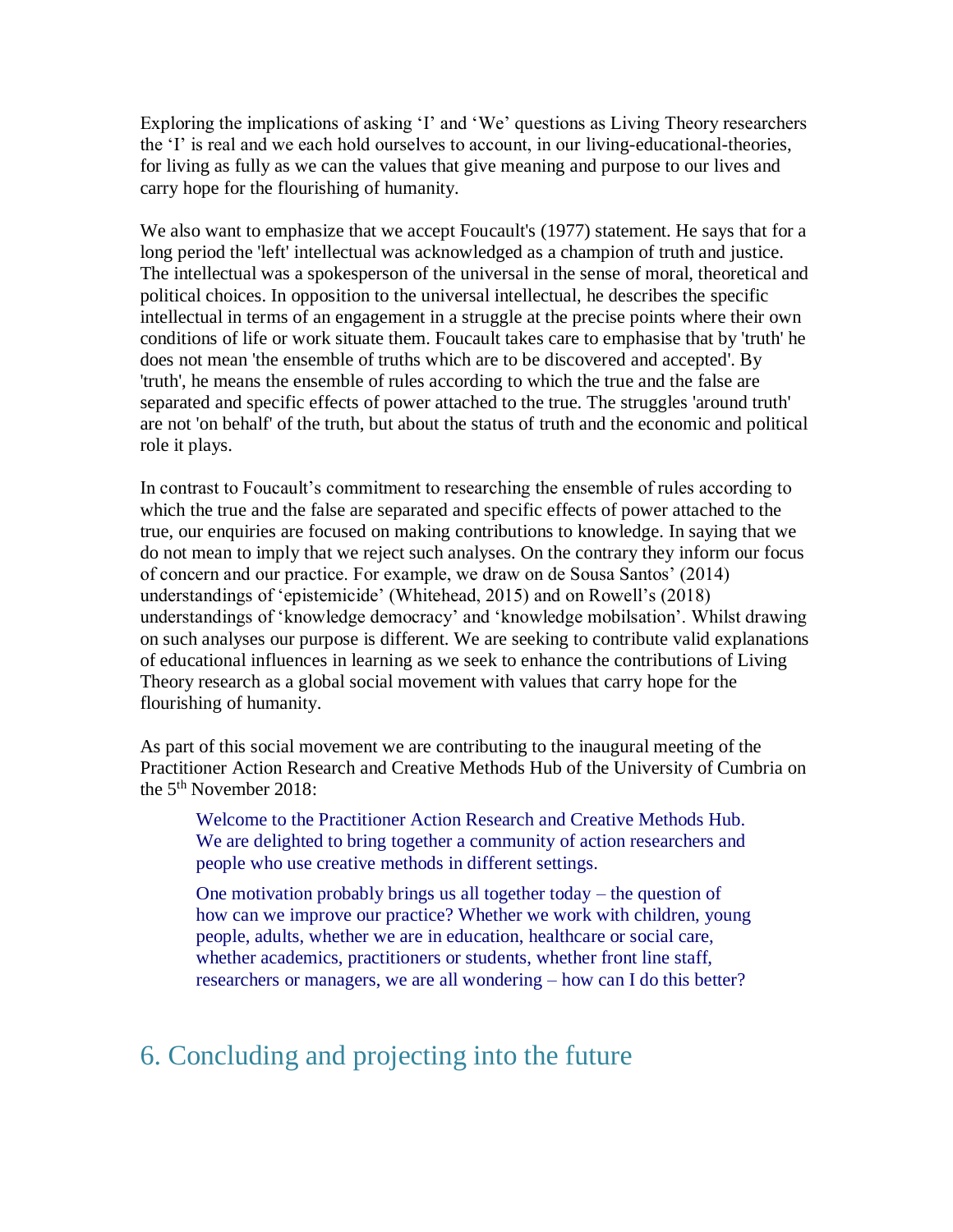Through this paper we have introduced Living Theory research and shown how and why we see this as important for making a contribution to improving practice and to the growth of a global educational knowledge base, which carries hope for the flourishing of humanity. We have exemplified how educational-practitioners have, drawing on TASC, created methods, such as Spirals and Living Theory TASC, for researching practice to improve it and create knowledge in the form of valid explanations of educational influence in learning. Finally we have shown you where you might both learn more about, and contribute to, Living Theory research as a social movement, beginning with the living-posters, which you can access from<http://www.actionresearch.net/> and the content of the Educational Journal of Living Theories, which you can access from [https://ejolts.net/.](https://ejolts.net/) We are continuing to 'walk our own talk' by contributing to both, presenting at conferences and gatherings, supporting Masters, Doctoral and other researchers, and making our own research public. We hope you might feel inspired to join us and we look forward to meeting you in person or through the web or writings in the near future.

### References

Biesta, G. J. J. (2006) *Beyond Learning; Democratic Education for a Human Future*. Boulder; Paradigm Publishers.

Claxton, G. (2002) *Building Learning Power: Helping Young People Become Better Learners*. Bristol; TLO.

De Sousa Santos, B. (2014) Epistemologies of the South: Justice against Epistemicide. London; Paradigm Publishers.

Dweck, C. (2006) *Mindset: The New Psychology of Success*. New York: Random House.

Eisner, E. (1993) Forms of Understanding and the Future of Educational Research. Educational Researcher, 22(7): 5-11.

Foucault, M. (1977) Intellectuals and Power - A conversation between Michel Foucault, Gilles Deleuze: in Michel Foucault, *Language, Counter-memory, Practice*, Bouchard,D.F. (Ed.), Basil Blackwell, Oxford.

Graham, P. (2004) The Age of the Essay Accessed 3 November 2018 from <http://www.paulgraham.com/essay.html> .

Hall, B. (2015) *Beyond Epistemicide: Knowledge Democracy and Higher Education*. First presented at the International Symposium on Higher Education in the Age of Neo Liberalism and Audit Cultures, July 21-25, University of Regina 2015. Retrieved 19 April 2017 from [http://unescochair-](http://unescochair-cbrsr.org/unesco/wp-content/uploads/2015/09/Beyond_Epistemicide_final.pdf)

[cbrsr.org/unesco/wpcontent/uploads/2015/09/Beyond\\_Epistemicide\\_final.pdf](http://unescochair-cbrsr.org/unesco/wp-content/uploads/2015/09/Beyond_Epistemicide_final.pdf)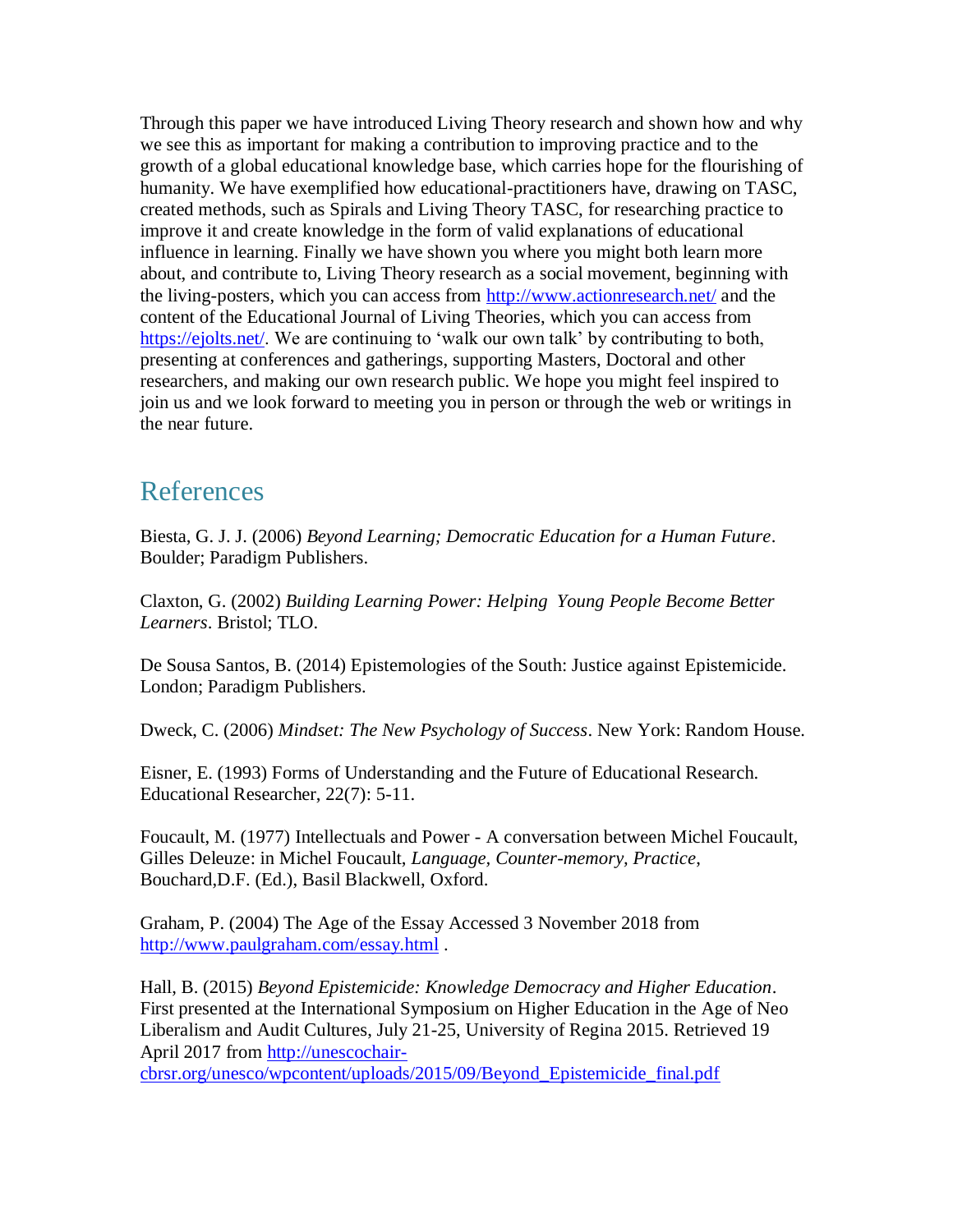Huxtable, M. (2012) *How do I Evolve Living-Educational-Theory Praxis in Livingboundaries?* PhD Thesis, University of Bath. Retrieved 22 October 2018 from <http://www.actionresearch.net/living/mariehuxtable.shtml>

Huxtable, M. & Whitehead, J. (2015) How does Living Educational Theory research enable individuals to research into their higher education to improve it and contribute to educational knowledge? Presented at BERA HE SIG Symposium: Researching into Higher Education: Innovative Research Methods, 8 May 2015, Institute of Education, London, UK. Retrieved 5 November 2018 from <https://insight.cumbria.ac.uk/id/eprint/3813/>

Hymer, B. (2007) *How do I understand and communicate my values and beliefs in my work as an educator in the field of giftedness?* D.Ed. Thesis, University of Newcastle. Retrieved 3 November 2018 from <http://www.actionresearch.net/living/hymer.shtml> Ilyenkov, E. (1977) *Dialectical Logic.* Moscow; Progress Publishers.

Laidlaw, M. (2018) Living Hope and Creativity as Educational Standards of Judgement. *Educational Journal of Living Theories* 11(2); 1.

Marcuse, H. (1964) *One Dimensional Man*, London; Routledge and Kegan Paul.

Mellett, P. & Gumede, J. (2018) Contribution to the  $10<sup>th</sup>$  Anniversary of the Educational Journal of Living Theories (in press).

Mounter, J. (2007) *Can children carry out action research about learning, creating their own learning theory.* MA unit on understanding learners and learning, University of Bath. Retrieved 24 October 2018 from <http://www.actionresearch.net/writings/tuesdayma/joymounterull.pdf>

Mounter, J. (2017) *Spirals.* Unpublished manuscript.

Piaget, J. (1964) *The Early Growth of Logic in the Child*. London: Routledge and Kegan Paul.

Rowell, L. (2018) *Knowledge Democracy and Educational Action Research: Beliefs, Science, Politics and Resistance in Knowledge Production.* Keynote to The Inaugural Practitioner Action Research and Creative Methods Hub Seminars, University of Cumbria, 5<sup>th</sup> November 2018.

Schroyer, T. (1973) Foreword, in Adorno, T. W. (1973) *The Jargon of Authenticity*. Translated by Knut Tarnowski and Frederic Will, London; Routledge and Kegan Paul.

Snowman, J. and Biehler, R. (2000) *Psychology Applied to Teaching*. Boston: Houghton-Mifflin.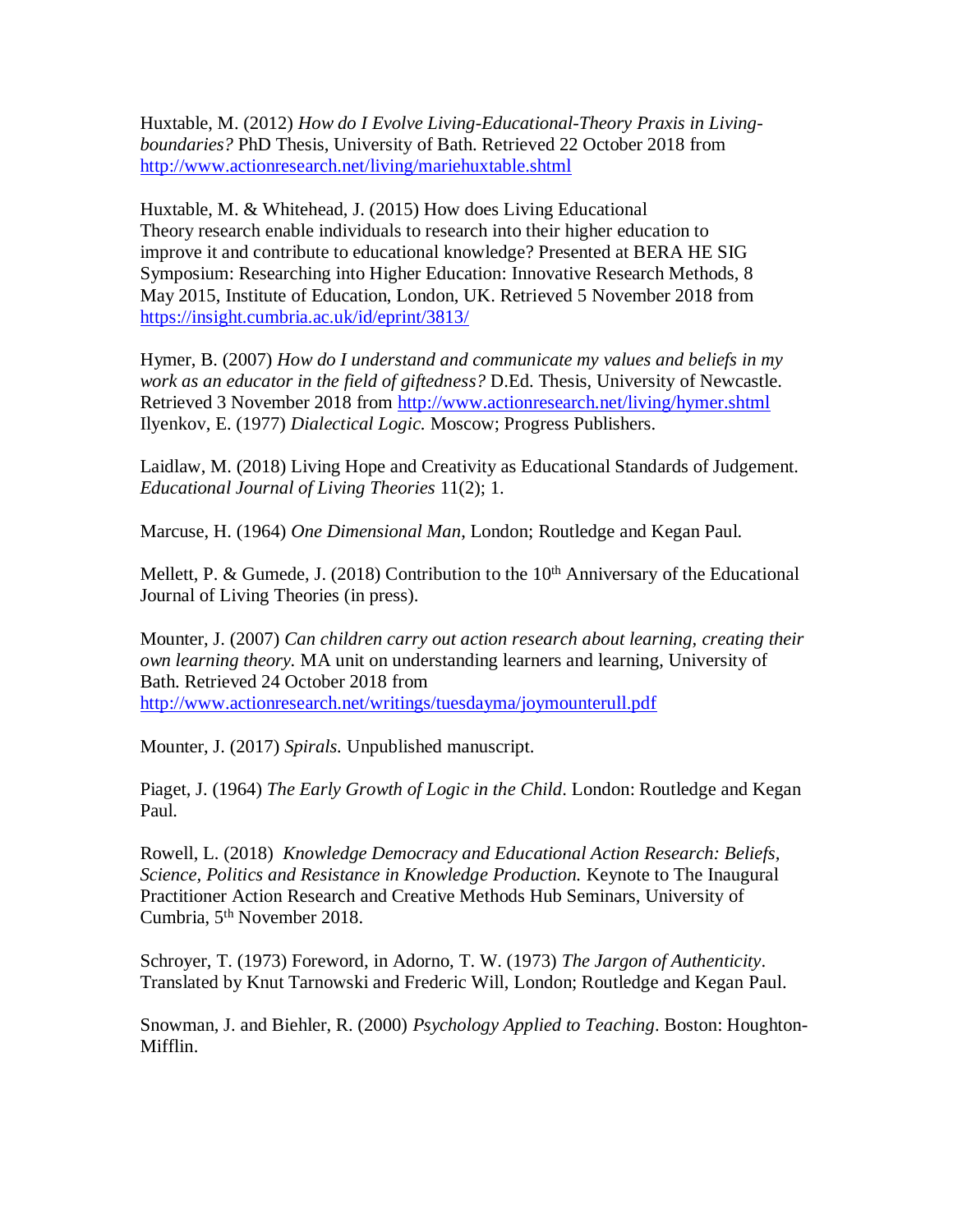Tutu, D. (2013) Who we are: Human uniqueness and the African spirit of Ubuntu. Available at:<https://www.youtube.com/watch?v=0wZtfqZ271w> (Accessed: 1 February 2016).

United Nations (2015) *Transforming our world: the 2030 Agenda for Sustainable Development.* Retrieved 29 October 2018 from<https://undocs.org/A/RES/70/1>

Wallace, B., Maker, J., Cave, D. and Chandler, S., (2004) *Thinking Skills and Problem-Solving An Inclusive Approach: A Practical Guide for Teachers in Primary School*. London: David Fulton.

Whitehead, J., (1989) Creating a Living Educational Theory from Questions of the Kind, 'How do I Improve My Practice?', *Cambridge Journal of Education*, 19; 41-52.

Whitehead, J. (2015) Review of de Sousa Santos, B. (2014). *[Epistemologies of the South:](http://ejolts.net/node/288)  Justice against Epistemicide*[. London: Paradigm Publishers.](http://ejolts.net/node/288) Educational Journal of Living Theories, 9(2); 87-98

Whitehead, J. (2018) *Living Theory research as a way of life.* Bath; Brown Dog Books.

Whitehead, J. (2019) Action Research for Self-study and Living-Educational-Theories, Chapter 7 in Zuber-Skerritt, O, & Woods, L. (2019) *Action Learning and Action Research: Genres and Approaches* (in press).

Whitehead, J. & Rayner, A. (2009) *From Dialectics to Inclusionality: A naturally inclusive approach to educational accountability.* Retrieved 29 October 2018 from <http://www.actionresearch.net/writings/jack/arjwdialtoIncl061109.pdf>

………………………………………………………………………………………………

## BIOS

Joy Mounter is the MA and Leadership Course Leader for The learning Institute based in Roche in Cornwall. She is a former primary school Head teacher researcher who is currently researching for her Ph.D. Joy is a peer-reviewer for the Educational Journal of Living Theories.

Email – [joysmounter@gmail.com](mailto:joysmounter@gmail.com)

Postal Address:

Joy Mounter, 1 Hopscotch Cottages, St Erme, Truro, TR49BJ, Cornwall.

………………………………………………………………………………………………

Marie Huxtable worked as an Educational Psychologist developing and coordinating an inclusive educational gifts and talents programme for a local authority. She is currently a Visiting Research Fellow with the University of Cumbria contributing to the university's CPD programmes and supporting doctoral researchers. She is chair of the editorial board of the Educational Journal of Living Theories and an advisory editor of Gifted Education